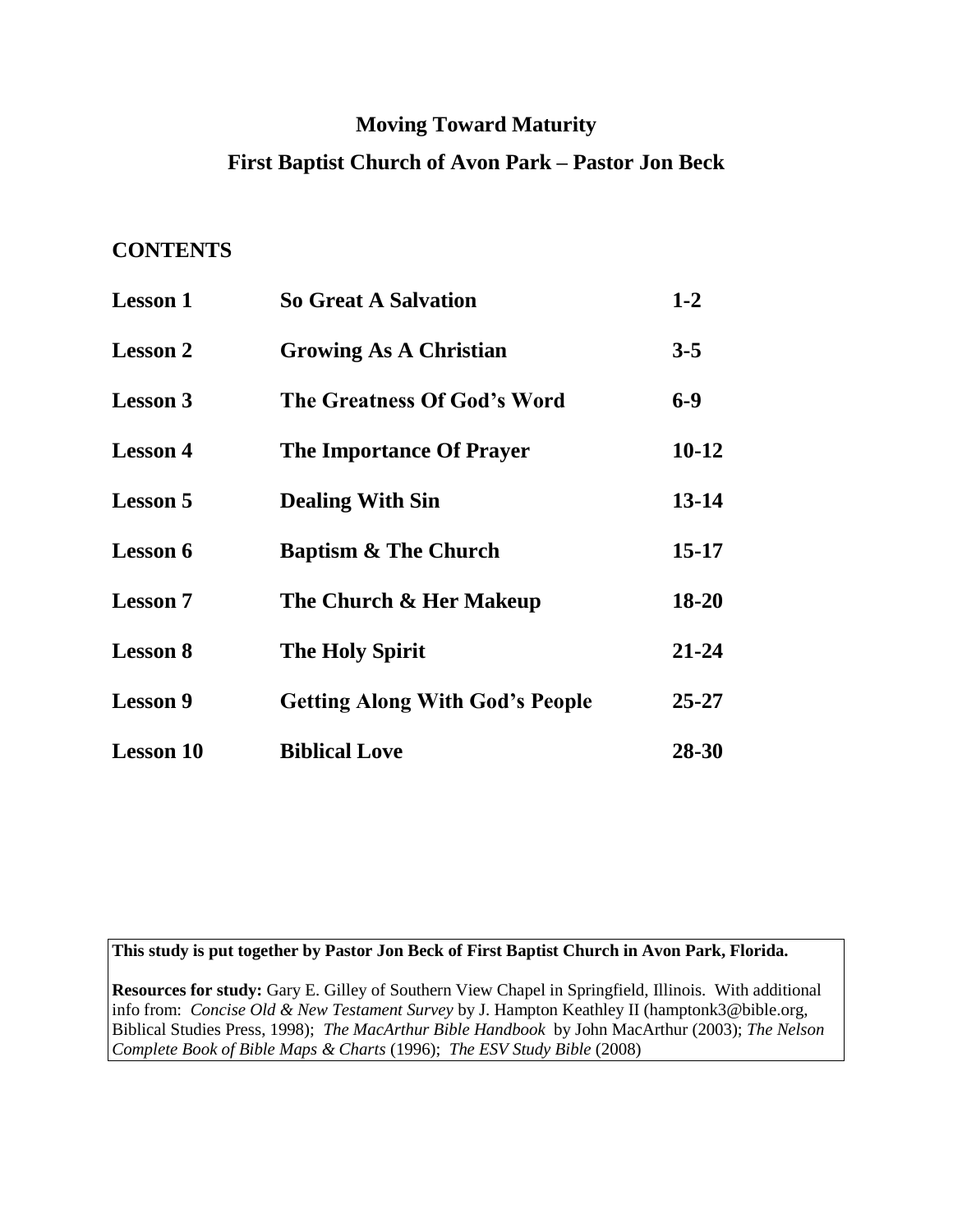### **So Great a Salvation – Lesson 1**

Welcome, friend, into the family of Jesus Christ!! Your decision to trust Christ as your Savior and Lord has brought you into a wonderful new life and relationship with God. Many things happened when you trusted Jesus Christ and you began to live for Him. We will first examine what happened to you at the moment of conversion, then we will see what the Bible has to say about assurance of salvation and growing in your faith.

# **I. WHAT HAPPENED WHEN YOU TRUSTED JESUS CHRIST AS YOUR LORD AND SAVIOR.**

**1. Justified.** This is a legal term meaning, "declare righteous". **(Romans 3:24; 5:1)** On the account books of heaven, where all your sins were recorded, God "imputed" (an accounting term meaning "to put") to your account the righteousness of Christ. **(Romans 4:20-25)**

**2. Given peace with God (Romans 5:1).** The result of justification is peace with God. Your conscience is cleared and the guilt is lifted because you know you have been reconciled to God (that is, you were once separated from God but the differences are settled -- **2 Corinthians 5:18-21**).

**3. Redeemed (1 Peter 1:18-19).** This is the act of God whereby He paid the price of our sins: He purchased sinners through the death of Christ.

# **4. Given an inheritance**

- You are now complete in Christ; nothing more needs to be added to give you eternal life. **(Colossians 2:9-10)**
- You possess every spiritual blessing. **(Ephesians 1:3)** Every gift the Holy Spirit gives, you have been given.
- You have assurance of eternal life. **(1 Peter 1:4)**

**5. Given a new position.** You are now a member of a holy and royal priesthood

**(1 Peter 2:5,9)**; a citizen of heaven **(Philippians 3:20)**; a member in the family of God by birth **(John 3:5)** and by adoption. **(Galatians 4:5)**

# **Since you are now in the family of God, many wonderful things are possible for you**.

- You can begin to understand God's Word. **(1 Corinthians 2:12-14)**
- You can obtain strength to apply the Word to change selfish wrong habits.

# **(1 Corinthians 10:13; Philippians 4:13)**

- You can experience joy in trials. **(James 1:2-4; Romans 8:28-29)**
- You can have fellowship with other believers in the church of Christ. **(1 John 1:7-9)**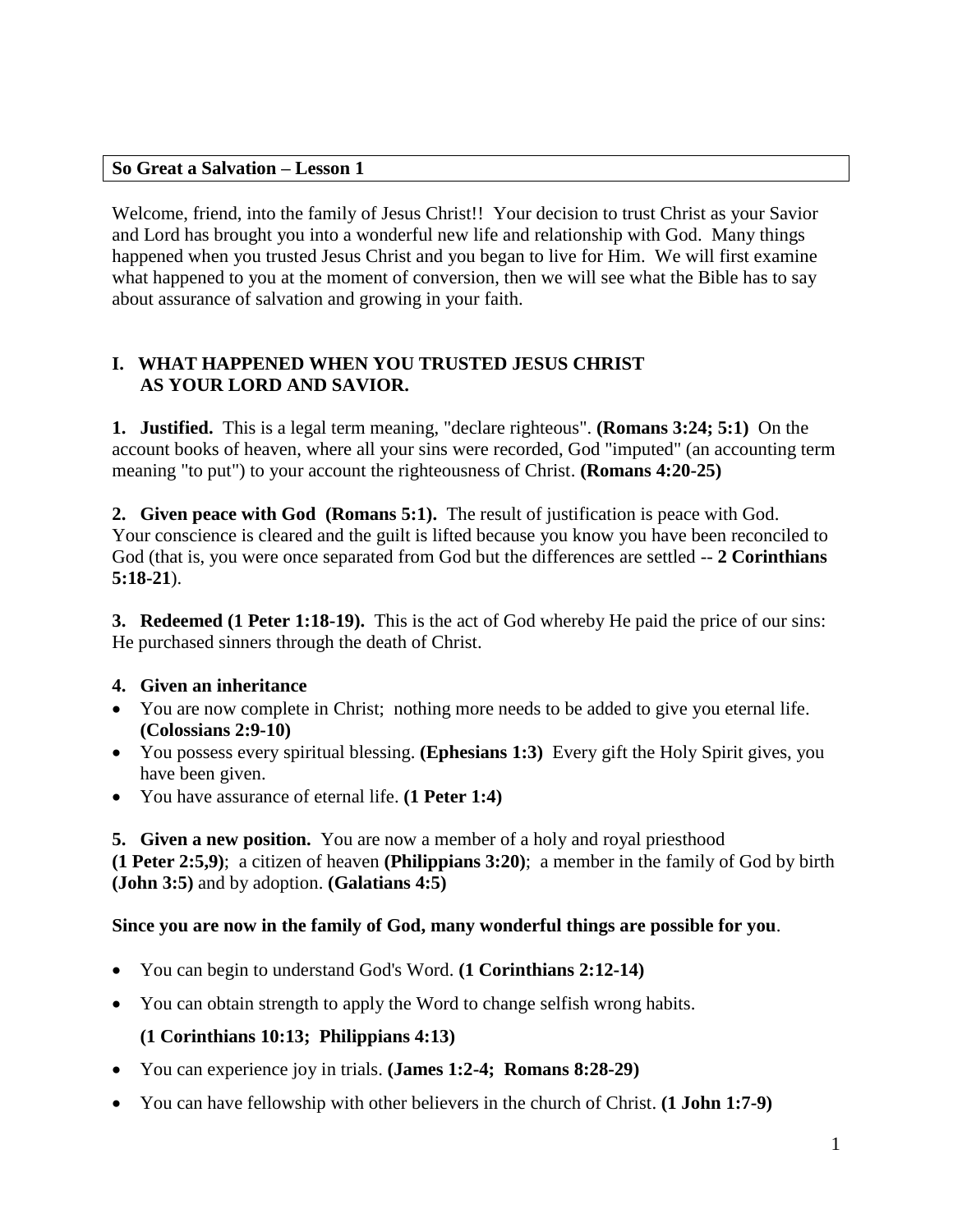### **II. YOUR ASSURANCE OF ETERNAL SALVATION – 1 John 5:11-13**

**1.** But how do you know that you really have eternal life? Let us see what the Scriptures say.

Read **1 John 5:11-12**. God says, "The witness is this, that God has given us  $\Box$ , and this life is in  $\Box$ 

- Note: The witness is **not** your **feelings**! Not a human's statement! God's Word is the witness!
- **2.** How long is this life?\_\_\_\_\_\_\_\_\_\_\_\_\_\_\_\_\_\_\_\_\_\_\_\_\_\_\_\_.

**3.** Read **1 Peter 1:3-5**.

- What are three descriptions of your inheritance which is reserved in Heaven?
- Who protects this inheritance?  $(v5)$
- **4.** Based on **2 Timothy 1:12**, how confident should we be in His keeping power?
- **5.** According to **Philippians 1:6**, why can we have this confidence?

Our assurance of eternal life is beneficial in many ways, but its main purpose is to enable us to live and grow in the likeness of Christ. **(Romans 8:28-29a)**

**\_\_\_\_\_\_\_\_\_\_\_\_\_\_\_\_\_\_\_\_\_\_\_\_\_\_\_\_\_\_\_\_\_\_\_\_\_\_\_\_\_\_\_\_\_\_\_\_\_\_\_\_\_\_\_\_\_\_\_\_\_\_\_\_\_\_\_\_\_\_\_\_**

\_\_\_\_\_\_\_\_\_\_\_\_\_\_\_\_\_\_\_\_\_\_\_\_\_\_\_\_\_\_\_\_\_\_\_\_\_\_\_\_\_\_\_\_\_\_\_\_\_\_\_\_\_\_\_\_\_\_\_\_\_\_\_\_\_\_\_\_\_\_\_\_ \_\_\_\_\_\_\_\_\_\_\_\_\_\_\_\_\_\_\_\_\_\_\_\_\_\_\_\_\_\_\_\_\_\_\_\_\_\_\_\_\_\_\_\_\_\_\_\_\_\_\_\_\_\_\_\_\_\_\_\_\_\_\_\_\_\_\_\_\_\_\_\_

\_\_\_\_\_\_\_\_\_\_\_\_\_\_\_\_\_\_\_\_\_\_\_\_\_\_\_\_\_\_\_\_\_\_\_\_\_\_\_\_\_\_\_\_\_\_\_\_\_\_\_\_\_\_\_\_\_\_\_\_\_\_\_\_\_\_\_\_\_\_\_\_\_\_\_\_\_

**6.** What characterizes those who possess eternal life? **(John 10:27-28 & John 6:35-41)**

\_\_\_\_\_\_\_\_\_\_\_\_\_\_\_\_\_\_\_\_\_\_\_\_\_\_\_\_\_\_\_\_\_\_\_\_\_\_\_\_\_\_\_\_\_\_\_\_\_\_\_\_\_\_\_\_\_\_\_\_\_\_\_\_

**7.** Note four great truths from **John 5:24**.

**8.** What are some evidences of eternal life?

- **1 John 5:13-14 \_\_\_\_\_\_\_\_\_\_\_\_\_\_\_\_\_\_\_\_\_\_\_\_\_\_\_\_\_\_\_\_\_\_\_\_\_\_\_\_\_\_\_\_\_\_\_\_\_\_\_\_\_\_\_\_\_\_\_\_\_**
- $\bullet$  1 John 3:14
- **1 John 2:5 \_\_\_\_\_\_\_\_\_\_\_\_\_\_\_\_\_\_\_\_\_\_\_\_\_\_\_\_\_\_\_\_\_\_\_\_\_\_\_\_\_\_\_\_\_\_\_\_\_\_\_\_\_\_\_\_\_\_\_\_\_\_\_\_\_**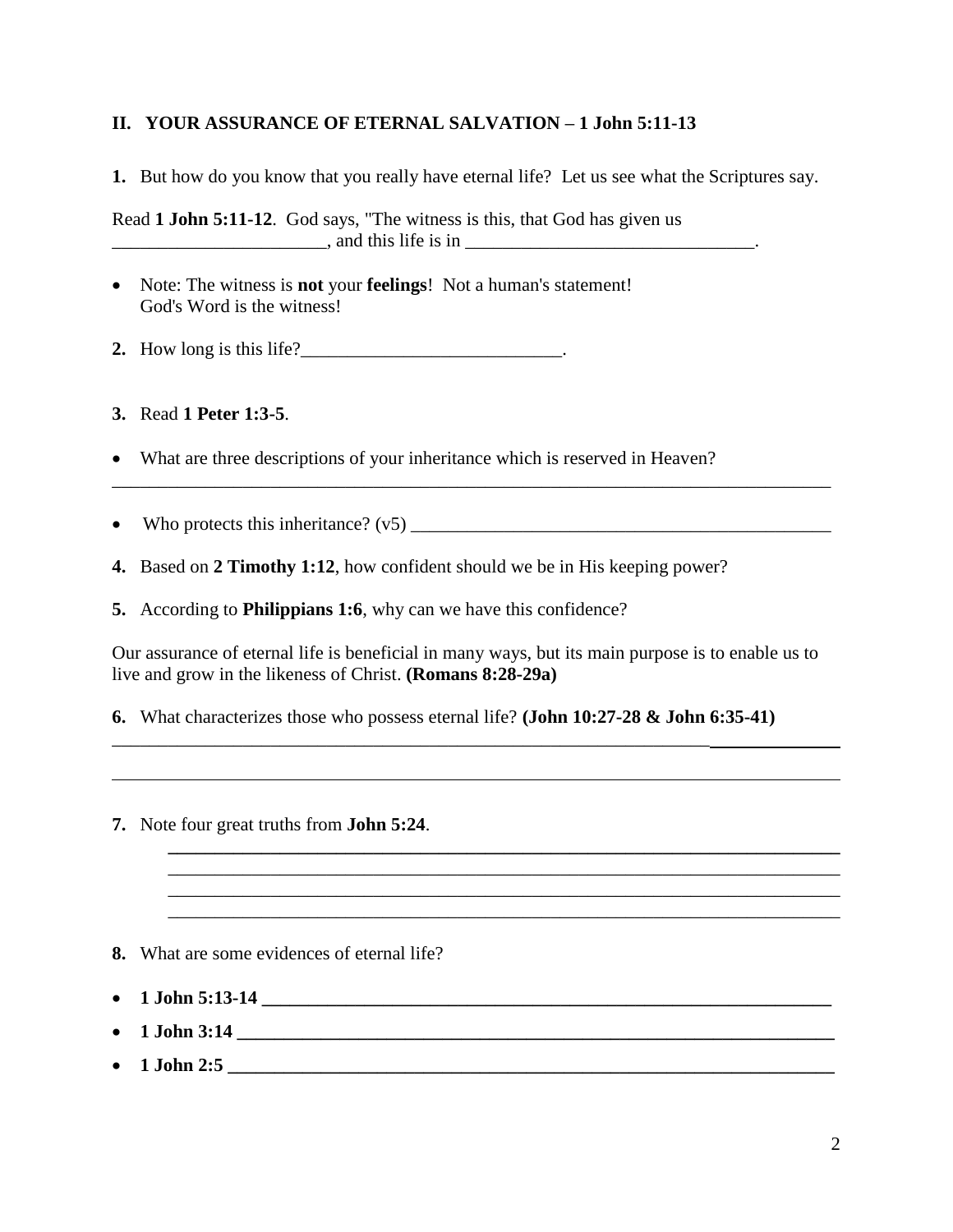### **GROWING AS A CHRISTIAN- Lesson 2**

A group of tourists visiting a picturesque village walked by an old man sitting beside a fence. In a rather patronizing way, one tourist asked, "Were any great men born in this village?" The old man replied, "Nope, only babies."

A frothy question brought a profound answer. There are no instant heroes, whether in this world or in the kingdom of God. No great Christians have ever been born. Maturity takes time, effort, and the power of God in our lives. The question we must address is "**How do Believers grow in righteousness?"**

In *Godliness through Discipline,* Jay Adams states: "There are only two kinds of life: the feeling motivated life of sin oriented toward self, and the commandment motivated life of holiness oriented toward godliness."

There are several basic things that you need to understand in order to grow toward godliness.

# **I. YOU MUST UNDERSTAND YOUR NEW POSITION IN CHRIST.**

**1.** According to **Ephesians 2:1-3**, what are five descriptions of your **life before** you became a Christian?

\_\_\_\_\_\_\_\_\_\_\_\_\_\_\_\_\_\_\_\_\_\_\_\_\_\_\_\_\_\_\_\_\_\_\_\_\_\_\_\_\_\_\_\_\_\_\_\_\_\_\_\_\_\_\_\_\_\_\_\_\_\_\_\_\_\_\_\_\_\_\_\_\_\_\_\_\_\_

**2.** According to **Ephesians 2:4-6**, what are three descriptions of your **life now** as a Believer?

\_\_\_\_\_\_\_\_\_\_\_\_\_\_\_\_\_\_\_\_\_\_\_\_\_\_\_\_\_\_\_\_\_\_\_\_\_\_\_\_\_\_\_\_\_\_\_\_\_\_\_\_\_\_\_\_\_\_\_\_\_\_\_\_\_\_\_\_\_\_\_\_\_\_\_\_\_\_

\_\_\_\_ \_\_\_\_\_\_\_\_\_\_\_\_\_\_\_\_\_\_\_\_\_\_\_\_\_\_\_\_\_\_\_\_\_\_\_\_\_\_\_\_\_\_\_\_\_\_\_\_\_\_\_\_\_\_\_\_

**3.** How should we view ourselves as Christians?

# **2 Corinthians 5:17** \_\_\_\_\_\_\_\_\_\_\_\_\_\_\_\_\_\_\_\_\_\_\_\_\_\_\_\_\_\_\_\_\_\_\_\_\_\_\_\_\_\_\_\_\_\_\_\_\_\_\_\_\_\_\_\_\_\_\_\_\_

\_\_\_\_

**Romans** 6:11

Romans chapter 6 teaches that we are no longer under the power of sin, nevertheless sinless perfection cannot be obtained in this life. The reason for this being that **we still live in the "flesh" or "body" that houses the principle of sin. (Romans 6:12 - 7:25)**

**While our inward nature has been changed and is dead to sin**, our body is still alive to sin until it is changed at the resurrection. **(1 Corinthians 15:42-44)**

*Since the Believer still battles with sin, it is important that we understand the nature of temptation*.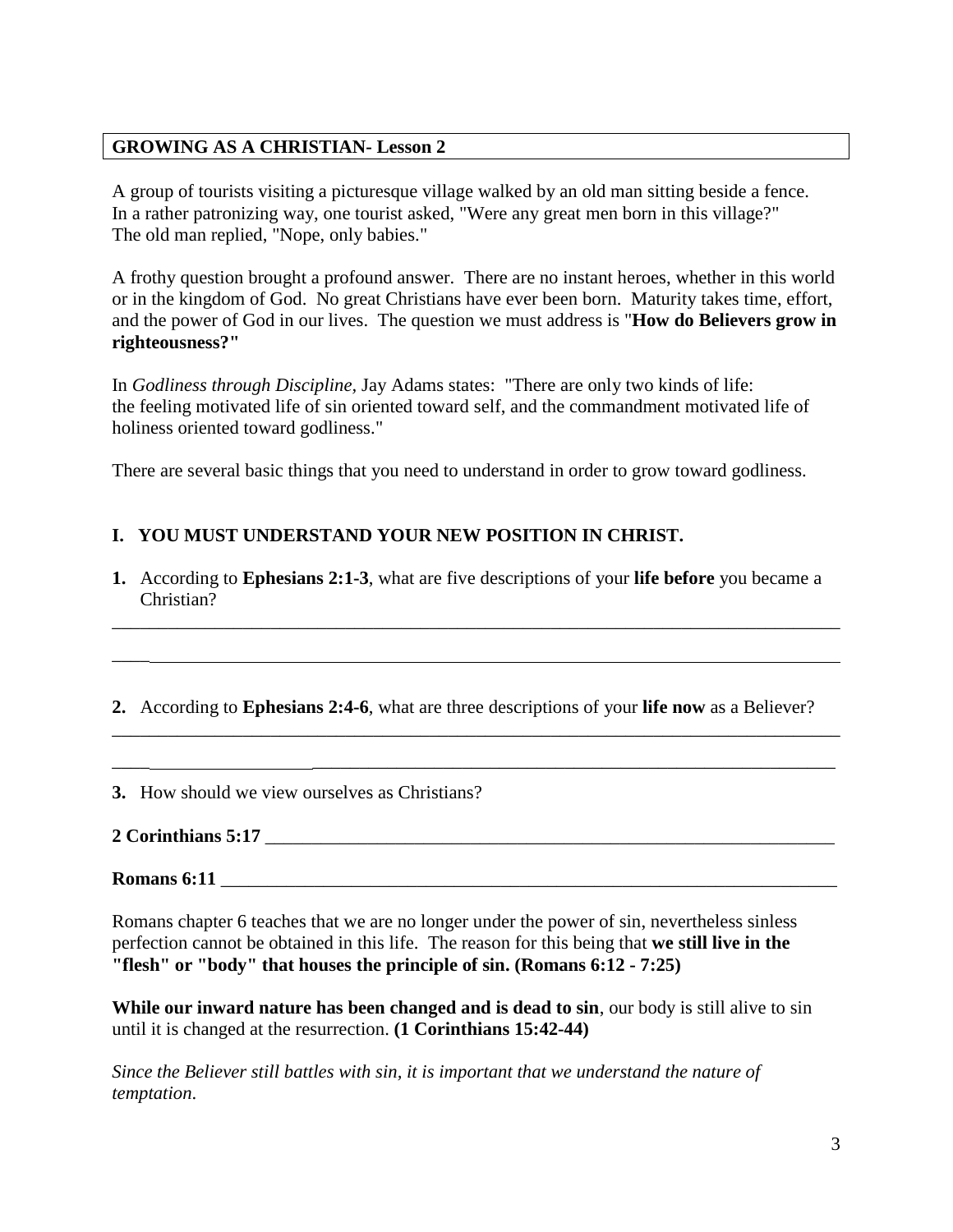### **II. YOU MUST UNDERSTAND THE NATURE OF TEMPTATION.**

- **1.** Read the following passages and note the three sources of temptation.
- **James 1:13-14** \_\_\_\_\_\_\_\_\_\_\_\_\_\_\_\_\_\_\_\_\_\_\_\_\_\_\_\_\_\_\_\_\_\_\_\_\_\_\_\_\_\_\_\_\_\_\_\_\_\_\_\_\_\_\_\_\_\_\_\_\_\_\_\_\_
- **1 John 2:15-16** \_\_\_\_\_\_\_\_\_\_\_\_\_\_\_\_\_\_\_\_\_\_\_\_\_\_\_\_\_\_\_\_\_\_\_\_\_\_\_\_\_\_\_\_\_\_\_\_\_\_\_\_\_\_\_\_\_\_\_\_\_\_\_\_
- **1 Peter 5:8; 2 Corinthians 11:13-14** \_\_\_\_\_\_\_\_\_\_\_\_\_\_\_\_\_\_\_\_\_\_\_\_\_\_\_\_\_\_\_\_\_\_\_\_\_\_\_\_\_\_\_\_\_\_\_
- **2**. How did Jesus overcome temptation? **(Matthew 4:2-11)**

Do we have this same resource for overcoming temptation?

**3.** Note four ways in which God's Word is useful for overcoming sinful habits.  **(2 Timothy 3:16-17**).

\_\_\_\_\_\_\_\_\_\_\_\_\_\_\_\_\_\_\_\_\_\_\_\_\_\_\_ \_\_\_\_\_\_\_\_\_\_\_\_\_\_\_\_\_\_\_\_\_\_\_\_\_\_\_\_

\_\_\_\_\_\_\_\_\_\_\_\_\_\_\_\_\_\_\_\_\_\_\_\_\_\_\_\_\_\_\_\_\_\_\_\_\_\_\_\_\_\_\_\_\_\_\_\_\_\_\_\_\_\_\_\_\_\_\_\_\_\_\_\_\_\_\_\_\_\_\_\_\_\_\_\_\_

\_\_\_\_\_\_\_\_\_\_\_\_\_\_\_\_\_\_\_\_\_\_\_\_\_\_\_\_\_\_\_\_\_\_\_\_\_\_\_\_\_\_\_\_\_\_\_\_\_\_\_\_\_\_\_\_\_\_\_\_\_\_\_\_\_\_\_ \_\_\_\_\_

\_\_\_\_\_\_\_\_\_\_\_\_\_\_\_\_\_\_\_\_\_\_\_\_\_\_\_\_\_\_\_\_\_\_\_\_\_\_\_\_\_\_\_\_\_\_\_\_\_\_\_\_\_\_\_\_\_\_\_\_\_\_\_\_\_\_\_\_\_ \_\_\_\_

\_\_\_\_\_\_\_\_\_\_\_\_\_\_\_\_\_\_\_\_\_\_\_\_\_\_\_\_\_\_\_\_\_\_\_\_\_\_\_\_\_\_\_\_\_\_\_\_\_\_\_\_\_\_\_\_\_\_\_\_\_\_\_\_\_\_\_\_\_ \_\_\_\_

\_\_\_\_\_\_\_\_\_\_\_\_\_\_\_\_\_\_\_\_\_\_\_\_\_\_\_\_\_\_\_\_\_\_\_\_\_\_\_\_\_\_\_\_\_\_\_\_\_\_\_\_\_\_\_\_\_\_\_\_\_\_\_\_\_\_\_\_\_ \_\_\_\_

**4.** What is God's promise in **1 Corinthians 10:13**?

### **III. YOU MUST UNDERSTAND GOD'S PURPOSES FOR THE BELIEVER IN THIS LIFE.**

**1**. What is God's purpose for the Believer in **Romans 8:28-29**? \_\_\_\_\_\_\_\_\_\_\_\_\_\_\_\_\_\_\_\_\_\_\_\_\_

**2**. What is God's purpose for the Believer in **2 Corinthians 5:9**?

**3**. What is God's purpose for the Believer in **1 Corinthians 10:31**? \_\_\_\_\_\_\_\_\_\_\_\_\_\_\_\_\_\_\_\_\_\_

It is important that we understand what God's purposes are for us, otherwise our priorities in life will be wrong; we will misinterpret what God is attempting to accomplish in our lives. When we understand these things, what will our goal be according to **Matthew 6:33**?

\_\_\_\_\_\_\_\_\_\_\_\_\_\_\_\_\_\_\_\_\_\_\_\_\_\_\_\_\_\_\_\_\_\_\_\_\_\_\_\_\_\_\_\_\_\_\_\_\_\_\_\_\_\_\_\_\_\_\_\_\_\_\_\_\_\_\_\_\_\_\_\_\_\_\_\_\_

\_\_\_\_\_\_\_\_\_\_\_\_\_\_\_\_\_\_\_\_\_\_\_\_\_\_\_\_\_\_\_\_\_\_\_\_\_\_\_\_\_\_\_\_\_\_\_\_\_\_\_\_\_\_\_\_\_\_\_\_\_\_\_\_\_\_\_\_\_\_\_\_\_\_\_\_\_\_

 $\frac{1}{2}$  , and the set of the set of the set of the set of the set of the set of the set of the set of the set of the set of the set of the set of the set of the set of the set of the set of the set of the set of the set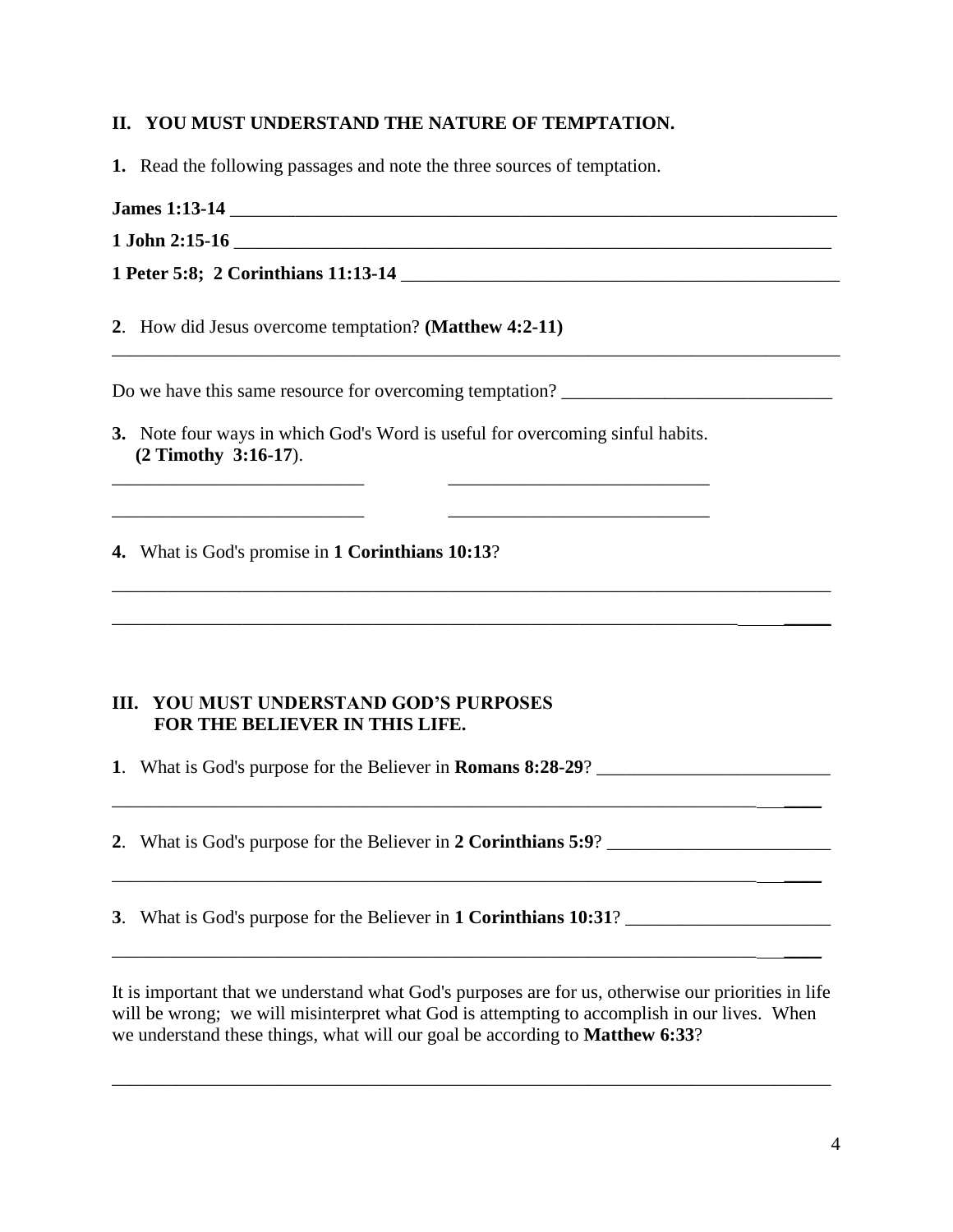### **IV. YOU MUST UNDERSTAND THAT GOD EXPECTS OBEDIENCE.**

| 1. What does God desire of us in <b>Romans 12:1-2</b> ? |  |
|---------------------------------------------------------|--|
|                                                         |  |

**2.** According to **Romans 6:12-13**, what must we do if we are to be obedient to God?

\_\_\_\_\_\_\_\_\_\_\_\_\_\_\_\_\_\_\_\_\_\_\_\_\_\_\_\_\_\_\_\_\_\_\_\_\_\_\_\_\_\_\_\_\_\_\_\_\_\_\_\_\_\_\_\_\_\_\_\_\_\_\_\_\_\_\_\_\_\_\_\_\_\_\_\_

\_\_\_\_\_\_\_\_\_\_\_\_\_\_\_\_\_\_\_\_\_\_\_\_\_\_\_\_\_\_\_\_\_\_\_\_\_\_\_\_\_\_\_\_\_\_\_\_\_\_\_\_\_\_\_\_\_\_\_\_\_\_\_\_\_\_\_\_\_\_\_\_\_\_\_\_

\_\_\_\_\_\_\_\_\_\_\_\_\_\_\_\_\_\_\_\_\_\_\_\_\_\_\_\_\_\_\_\_\_\_\_\_\_\_\_\_\_\_\_\_\_\_\_\_\_\_\_\_\_\_\_\_\_\_\_\_\_\_\_\_\_\_\_\_\_\_\_\_\_\_\_\_

\_\_\_\_\_\_\_\_\_\_\_\_\_\_\_\_\_\_\_\_\_\_\_\_\_\_\_\_\_\_\_\_\_\_\_\_\_\_\_\_\_\_\_\_\_\_\_\_\_\_\_\_\_\_\_\_\_\_\_\_\_\_\_\_\_\_\_\_\_\_\_\_\_\_\_\_

\_\_\_\_\_\_\_\_\_\_\_\_\_\_\_\_\_\_\_\_\_\_\_\_\_\_\_\_\_\_\_\_\_\_\_\_\_\_\_\_\_\_\_\_\_\_\_\_\_\_\_\_\_\_\_\_\_\_\_\_\_\_\_\_\_\_\_\_\_\_\_\_\_\_\_\_

**3.** In order to grow in Christ, what three things does **Ephesians 4:22-24** tell us to do?

| The "put-off, put-on" dynamic is found consistently throughout the Bible. Growth will not take     |  |  |  |
|----------------------------------------------------------------------------------------------------|--|--|--|
| place by simply putting off something. For example, if you decide to stop a bad habit but do       |  |  |  |
| nothing to replace that habit --growth will not take place and you will soon return to your former |  |  |  |
| way of living. You must replace sinful ways of living with godly ways of living.                   |  |  |  |

**4**. List side-by-side several sinful habits and what those habits should be replaced with in  **Ephesians 4:25-32**.

|  | Г<br>ı l |  |
|--|----------|--|
|  |          |  |

| Put Off | Put On |
|---------|--------|
|---------|--------|

**5**. How can we obtain the *power and the desire* to obey God's Word?

| John 15:7-8                                                        |  |  |
|--------------------------------------------------------------------|--|--|
| Hebrews 11:6                                                       |  |  |
|                                                                    |  |  |
| What will be the result of living such a life? (Galatians 5:22-23) |  |  |

\_\_\_\_\_\_\_\_\_\_\_\_\_\_\_\_\_\_\_\_\_\_\_\_\_\_\_\_\_\_\_\_\_\_\_\_\_\_\_\_\_\_\_\_\_\_\_\_\_\_\_\_\_\_\_\_\_\_\_\_\_\_\_\_\_\_\_\_\_\_\_\_\_\_\_

### **Conclusion:**

God does not expect us to be perfect -- He expects us to be **growing.**

This lesson gives some of the biblical principles that you must understand if you are to grow in godliness; however, growth will also require discipline. There will be no growth in your Christian life unless you discipline yourself to study the Scriptures, spend time in prayer, make time for quality fellowship, learn to worship God, and learn how to become dependent upon the Holy Spirit. In future lessons we will study these basic disciplines.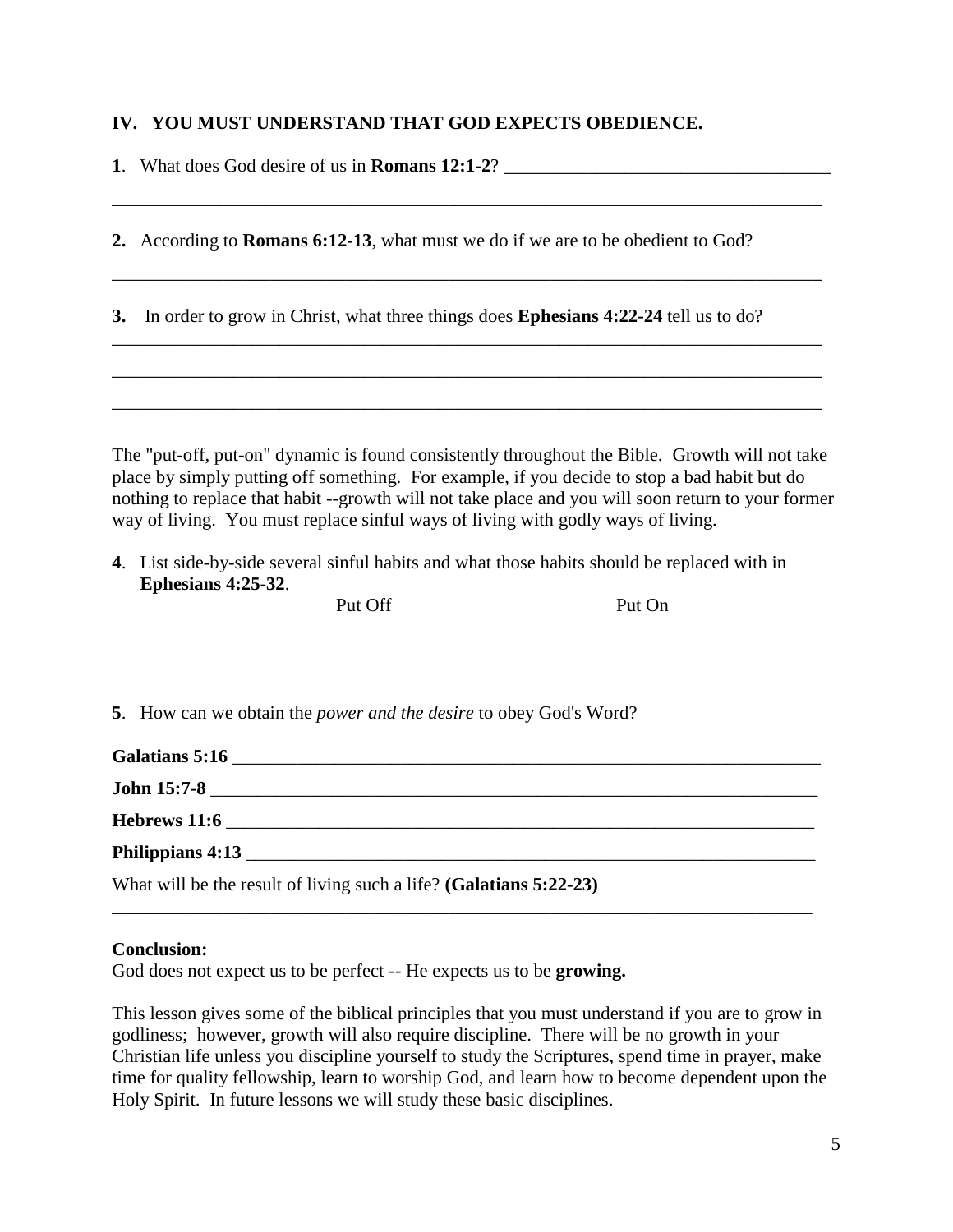### **THE GREATNESS OF GOD'S WORD – Lesson 3**

When a person becomes a child of God he now has the Holy Spirit living within him. The Holy Spirit will enable that person to have the power to live the Christian life. Nevertheless, God's Spirit does not act independent of God's Word. In order to overcome sinful habits, grow in godliness, and obtain guidance for everyday living, we must read and act upon God's Word in faith. Whenever God requires anything of His children, He always provides instruction and power to meet those requirements through His Holy Word.

# **I. THE IMPORTANCE OF GOD'S WORD**

- **1**. We must understand what the Bible is and what it can do in our lives.
- Approximately 39 men of God wrote the Scriptures under special inspiration over a period of 1500 years. Who specifically inspired these men? **(2 Timothy 3:16**)

\_\_\_\_\_\_\_\_\_\_\_\_\_\_\_\_\_\_\_\_\_\_\_\_\_\_\_\_\_\_\_\_\_\_\_\_\_\_\_\_\_\_\_\_\_\_\_\_\_\_\_\_\_\_\_\_\_\_\_\_\_\_\_\_\_\_\_\_\_\_\_\_\_\_\_\_\_\_

 The word "inspired" means "God-breathed". Although God used men as His instruments, who is the author of the Scriptures?  $(2$  **Pet 1:19, 20, 21**)

# Read **2 Timothy 3:15-17**.

| (v16) |                                                                                                                                                                                                                        |  |
|-------|------------------------------------------------------------------------------------------------------------------------------------------------------------------------------------------------------------------------|--|
|       |                                                                                                                                                                                                                        |  |
|       | <u> 1989 - John Stoff, deutscher Stoff, der Stoff, der Stoff, der Stoff, der Stoff, der Stoff, der Stoff, der Sto</u><br>• From the following verses, note the <i>attitudes</i> we should have toward the Word of God. |  |
|       |                                                                                                                                                                                                                        |  |
|       |                                                                                                                                                                                                                        |  |
|       |                                                                                                                                                                                                                        |  |
|       | Psalm 119:117                                                                                                                                                                                                          |  |

| <b>Psalm 119:164</b> |  |
|----------------------|--|
|                      |  |

**Psalm 119:167** \_\_\_\_\_\_\_\_\_\_\_\_\_\_\_\_\_\_\_\_\_\_\_\_\_\_\_\_\_\_\_\_\_\_\_\_\_\_\_\_\_\_\_\_\_\_\_\_\_\_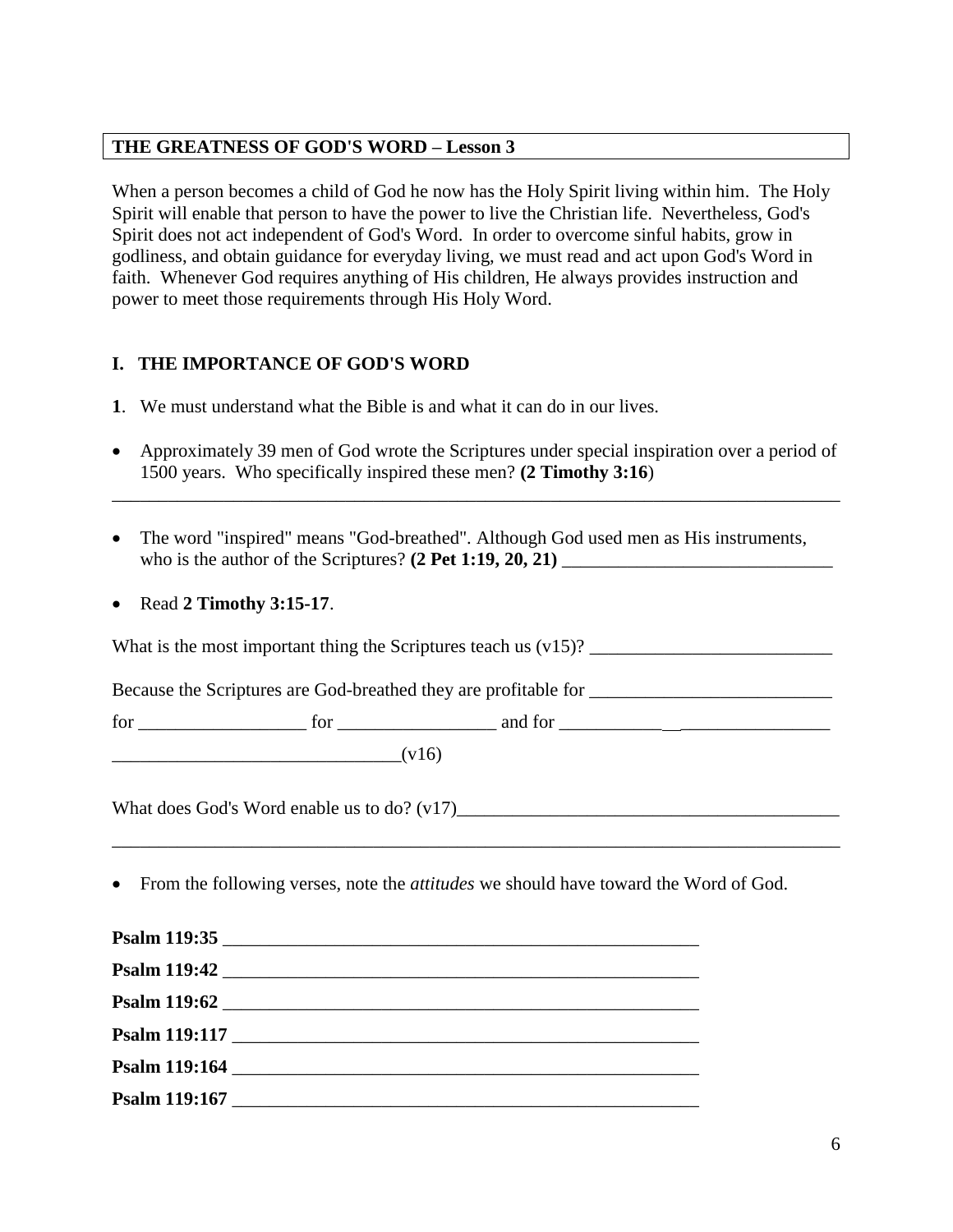- **2**. We must understand the importance of obeying God's Word.
- What will prove our love for Christ? **(John 14:15, 21, 23)** \_\_\_\_\_\_\_\_\_\_\_\_\_\_\_\_\_\_\_\_\_\_\_\_\_\_\_

\_\_\_\_\_\_\_\_\_\_\_\_\_\_\_\_\_\_\_\_\_\_\_\_\_\_\_\_\_\_\_\_\_\_\_\_\_\_\_\_\_\_\_\_\_\_\_\_\_\_\_\_\_\_\_\_\_\_\_\_\_\_\_\_\_\_\_\_\_\_\_\_\_\_\_\_\_

\_\_\_\_\_\_\_\_\_\_\_\_\_\_\_\_\_\_\_\_\_\_\_\_\_\_\_\_\_\_\_\_\_\_\_\_\_\_\_\_\_\_\_\_\_\_\_\_\_\_\_\_\_\_\_\_\_\_\_\_\_\_\_\_\_\_\_\_\_\_\_\_\_\_\_\_\_

\_\_\_\_\_\_\_\_\_\_\_\_\_\_\_\_\_\_\_\_\_\_\_\_\_\_\_\_\_\_\_\_\_\_\_\_\_\_\_\_\_\_\_\_\_\_\_\_\_\_\_\_\_\_\_\_\_\_\_\_\_\_\_\_\_\_\_\_\_\_\_\_\_\_\_\_\_

\_\_\_\_\_\_\_\_\_\_\_\_\_\_\_\_\_\_\_\_\_\_\_\_\_\_\_\_\_\_\_\_\_\_\_\_\_\_\_\_\_\_\_\_\_\_\_\_\_\_\_\_\_\_\_\_\_\_\_\_\_\_\_\_\_\_\_\_\_\_\_\_\_\_\_\_\_

\_\_\_\_\_\_\_\_\_\_\_\_\_\_\_\_\_\_\_\_\_\_\_\_\_\_\_\_\_\_\_\_\_\_\_\_\_\_\_\_\_\_\_\_\_\_\_\_\_\_\_\_\_\_\_\_\_\_\_\_\_\_\_\_\_\_\_\_\_\_\_\_\_\_\_\_\_

Read **John 15:4-10** and list three requirements that are necessary for bringing forth fruit.

According to **Galatians 5:22-23** what is the "fruit" of the Spirit?

\_\_\_\_\_\_\_\_\_\_\_\_\_\_\_\_\_\_\_\_\_\_\_\_\_\_\_\_\_\_\_\_\_\_\_\_\_\_\_\_\_\_\_\_\_\_

\_\_\_\_\_\_\_\_\_\_\_\_\_\_\_\_\_\_\_\_\_\_\_\_\_\_\_\_\_\_\_\_\_\_\_\_\_\_\_\_\_\_\_\_\_\_

\_\_\_\_\_\_\_\_\_\_\_\_\_\_\_\_\_\_\_\_\_\_\_\_\_\_\_\_\_\_\_\_\_\_\_\_\_\_\_\_\_\_\_\_\_\_

What is commanded in **James 1:22**? \_\_\_\_\_\_\_\_\_\_\_\_\_\_\_\_\_\_\_\_\_\_\_\_\_\_\_\_\_\_\_\_\_\_\_\_\_\_\_\_\_\_\_\_

### **II. HOW TO USE GOD'S WORD**

There are several ways in which we can develop a deeper understanding of God's Word and through the application of Scripture develop lives that glorify and please God:

- **1.** Listen to the Word of God as it is being taught.
- Read **Ephesians 4:11-16**. What obligation does God give to pastor-teachers and evangelists today?\_\_\_\_\_\_\_\_\_\_\_\_\_\_\_\_\_\_\_\_\_\_\_\_\_\_\_\_\_\_\_\_\_\_\_\_\_\_\_\_\_\_\_\_\_\_\_\_\_\_\_\_\_\_\_\_\_\_\_\_\_\_\_\_\_\_\_\_\_
- Timothy was a pastor in the early church. What instructions does Paul give to him? **(2 Timothy 4:1,2)** \_\_\_\_\_\_\_\_\_\_\_\_\_\_\_\_\_\_\_\_\_\_\_\_\_\_\_\_\_\_\_\_\_\_\_\_\_\_\_\_ \_\_\_\_\_
- **2.** Read and study God's Word.
- By reading God's Word we can obtain an overall knowledge of the Bible. A few minutes each day reading and underlining can greatly aid in our knowledge of the Scriptures. You may want to make it your goal to read through the Bible in a year. In order to do so you would have to read three chapters a day and five on Sunday.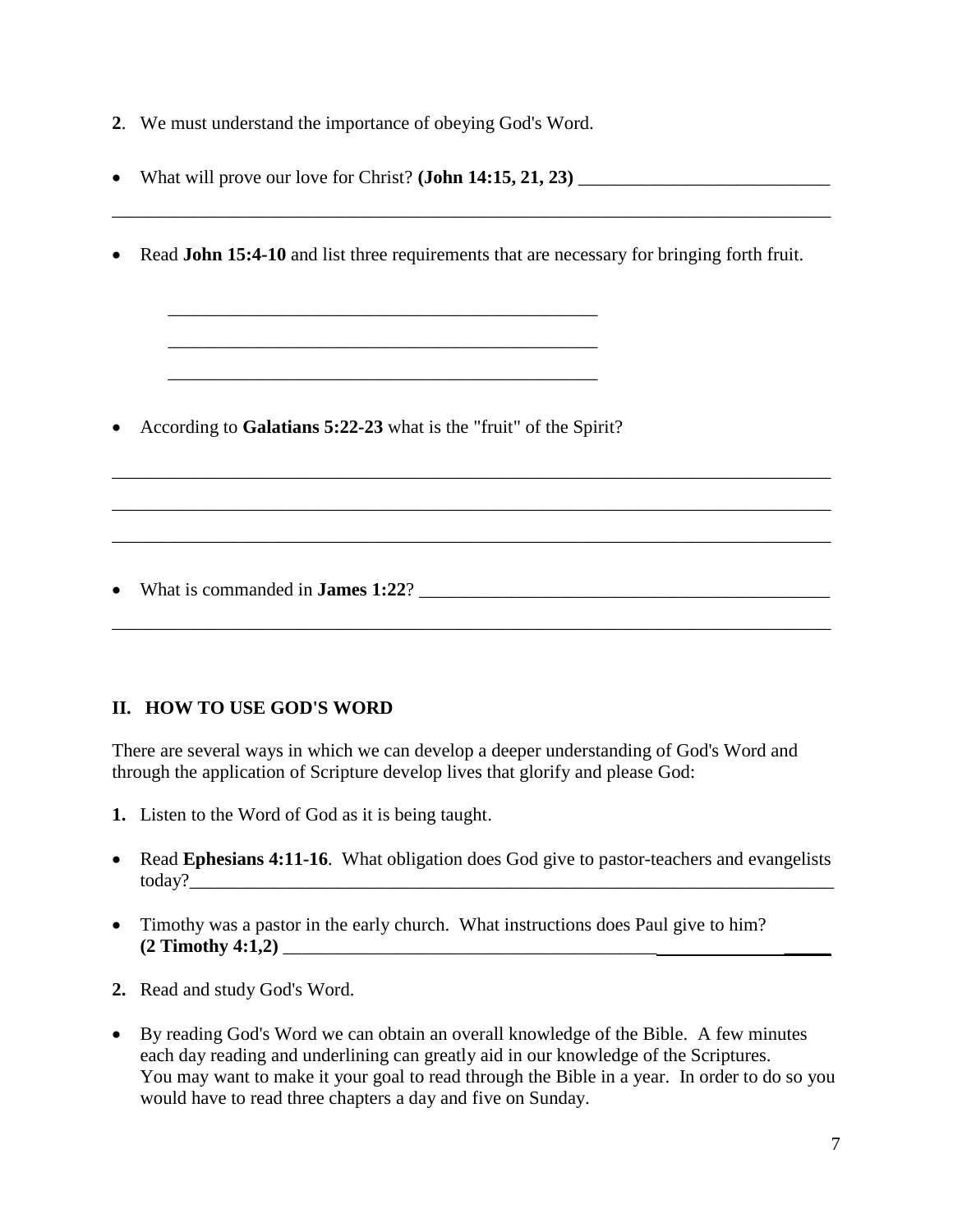After we have an understanding of the overview of the Bible we need to begin a more detailed study of God's Word. Note the content of the following verses:

| <b>Hebrews 5:12-14</b> |  |
|------------------------|--|
| 1 Peter 2:2-3          |  |
| 2 Timothy 2:15         |  |

- We must study in order to "handle accurately" the Word of God. As a study we should apply some basic principles of interpretation:
	- a) We must interpret the Bible as we would any other literature. This is known as "normal" interpretation. We do not try to read into, allegorize, spiritualize, or explain away what we read. Rather we **take the words of Scripture at face value** trusting that God is communicating what He wants to communicate.
	- b) **Keep Scripture in its context.** The words surrounding a passage will almost always throw much light upon its meaning.
	- c) **Scripture interprets Scripture.** The Bible does not contradict itself; therefore, an interpretation of a passage must agree with the teachings of the rest of the Word of God. When a passage is difficult to understand a basic rule is that obscure passages must give way to clear passages.
	- d) **The Bible has only one meaning in one passage.** A passage does not mean one thing to one person and another thing to someone else. The question is not, "What does this passage mean to me?", but "What did God intend for it to mean?" It is the purpose of Bible study to discern this meaning.
- **3.** Meditate on and apply God's Word.

We can meditate on the Scriptures by memorizing **(Psalm 119:9, 11)**, by praying over what we have read, or carefully and quietly considering its impact. Whatever method we use, the ultimate purpose is to apply God's truth to our lives.

\_\_\_\_\_\_\_\_\_\_\_\_\_\_\_\_\_\_\_\_\_\_\_\_\_\_\_\_\_\_\_\_\_\_\_\_\_\_\_\_\_\_\_\_\_\_\_\_\_\_\_\_\_\_\_\_\_\_\_\_\_\_\_\_\_\_\_\_\_\_\_\_\_\_\_\_\_

\_\_\_\_\_\_\_\_\_\_\_\_\_\_\_\_\_\_\_\_\_\_\_\_\_\_ \_\_\_\_\_\_\_\_\_\_\_\_\_\_\_\_\_\_\_\_\_\_\_\_\_\_\_\_\_\_\_\_

\_\_\_\_\_\_\_\_\_\_\_\_\_\_\_\_\_\_\_\_\_\_\_\_\_\_ \_\_\_\_\_\_\_\_\_\_\_\_\_\_\_\_\_\_\_\_\_\_\_\_\_\_\_\_\_\_\_\_

- What does God promise if we delight in His commandments? **(Psalm 1:1-3)**
- What four actions are mentioned in **Psalm 119:15, 16**?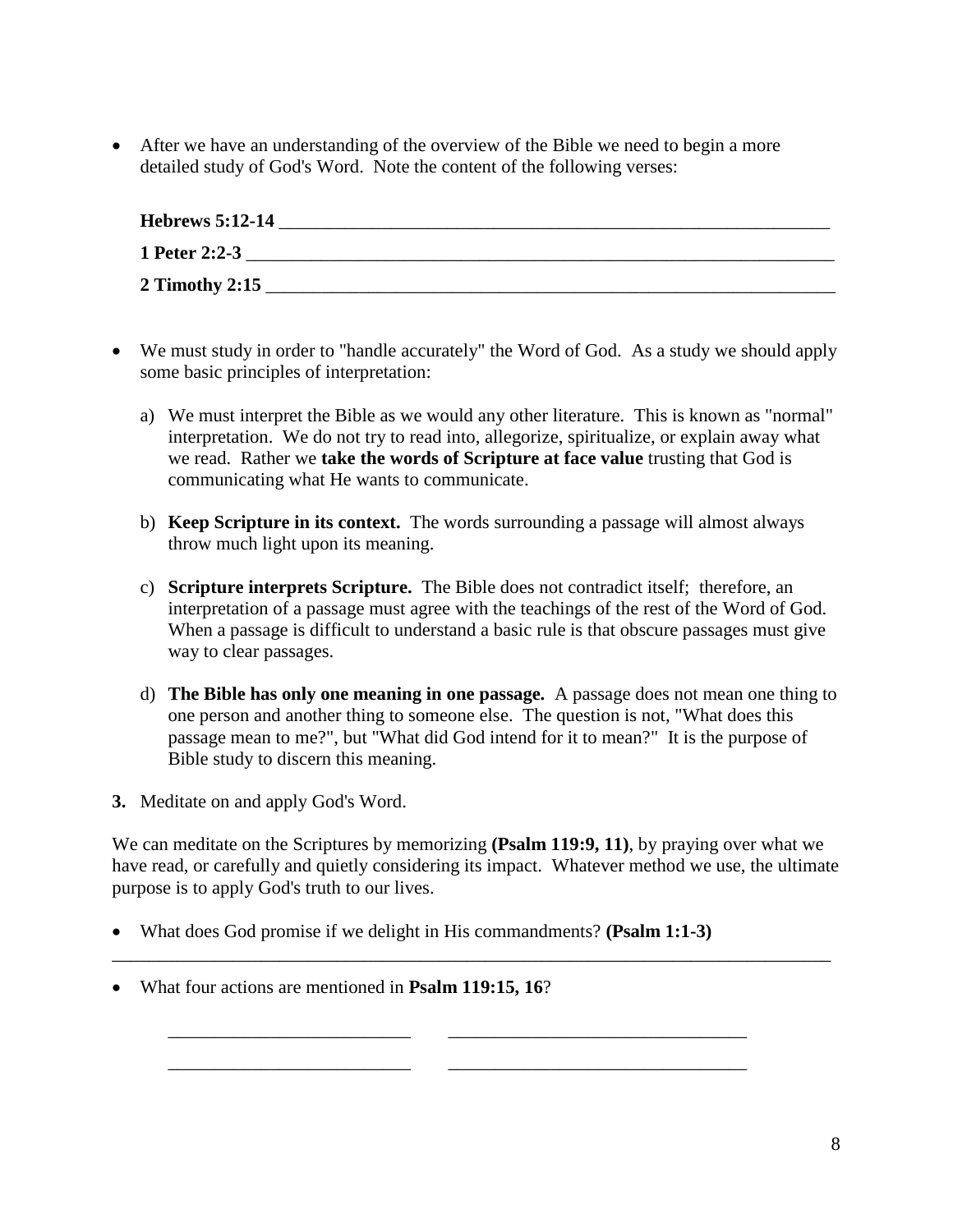- What is the commandment in **Colossians 3:16**?
- What are some principles in **James 1:22-25**? \_\_\_\_\_\_\_\_\_\_\_\_\_\_\_\_\_\_\_\_\_\_\_\_\_\_\_\_\_\_\_\_\_\_\_\_\_
- Ouestions to consider as we apply the Word to our life:
	- o Is there a promise to claim?
	- o Is there an example to follow?
	- o Is there a command to obey?
	- o Is there a sin to confess?

**Meditation:** Transforming God's Word from head knowledge to concrete applications by enumerating and initiating steps for putting off old habits and putting on Biblical patterns toward conformity to Jesus Christ.

\_\_\_\_\_\_\_\_\_\_\_\_\_\_\_\_\_\_\_\_\_\_\_\_\_\_\_\_\_\_\_\_\_\_\_\_\_\_\_\_\_\_\_\_\_\_\_\_\_\_\_\_\_\_\_\_\_\_\_\_\_\_\_\_\_\_\_\_\_\_\_\_\_\_\_\_\_

\_\_\_\_\_\_\_\_\_\_\_\_\_\_\_\_\_\_\_\_\_\_\_\_\_\_\_\_\_\_\_\_\_\_\_\_\_\_\_\_\_\_\_\_\_\_\_\_\_\_\_\_\_\_\_\_\_\_\_\_\_\_\_\_\_\_\_\_\_\_\_\_\_\_

 $\overline{\phantom{a}}$  , and the set of the set of the set of the set of the set of the set of the set of the set of the set of the set of the set of the set of the set of the set of the set of the set of the set of the set of the s

As we study God's Word we should do so in order to discover and apply truth to our lives for God's glory. We should not go looking for an emotional lift, or some great experience that will immediately change our lives. The Word of God **is not** a magic wand that when read will erase all of our problems, **rather it is** God's instructions given to us to teach us how to live life. If we go to God's Word for a "quick fix" or "zap" we will grow weary of reading the Scriptures when these things don't happen consistently. But when **we go to the Word to learn how to live life God's way, we are coming to a well that never runs dry.**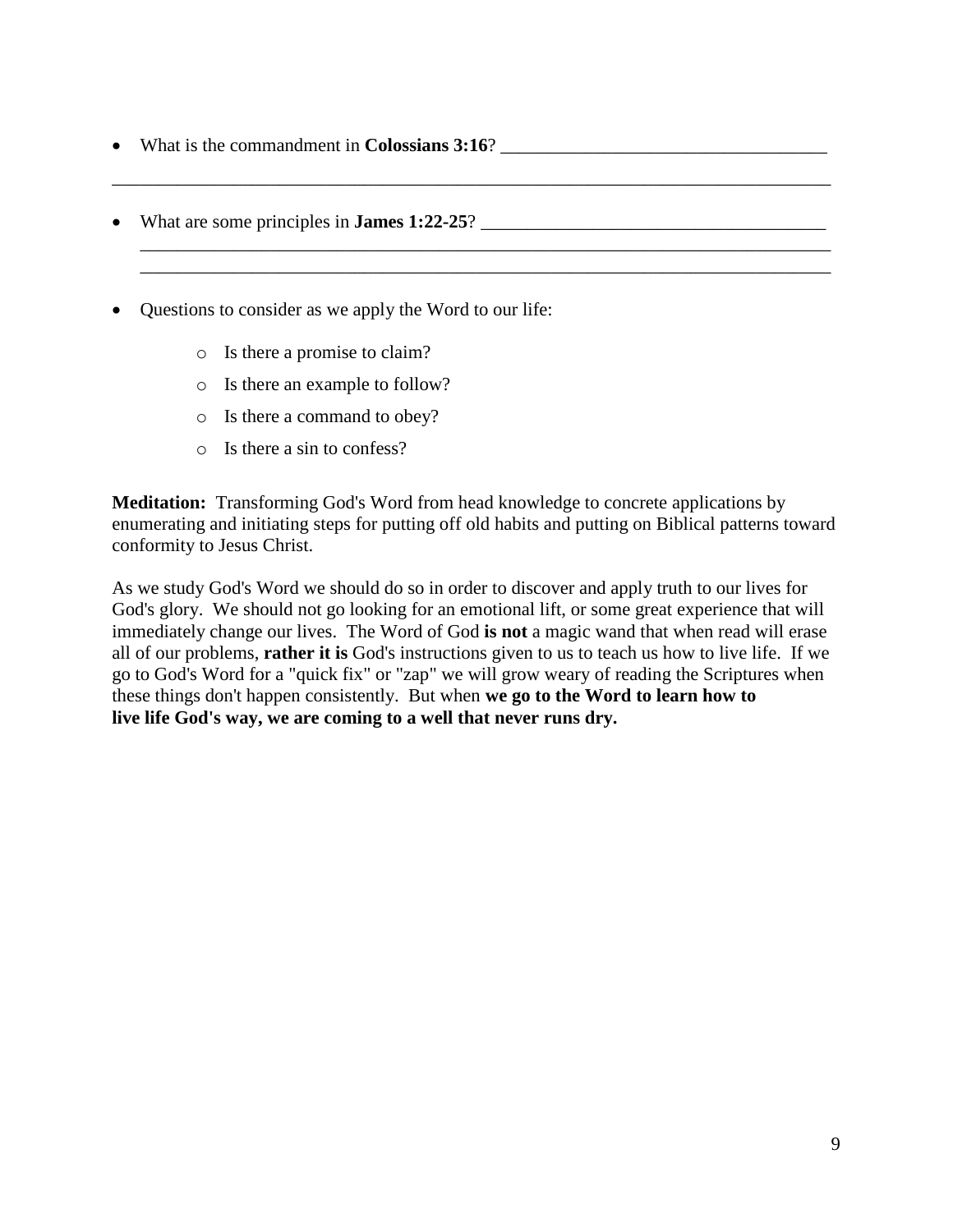### **THE IMPORTANCE OF PRAYER - Lesson 4**

When it comes to prayer many of us can identify with Thomas Edison's statement when he said, "We don't know the millionth part of one percent about anything. We don't know what water is. We don't know what light is. We don't know what heat is. We have a lot of hypotheses about these things, but that is all. But we do not let our ignorance about these things deprive us of their use."

There is much about prayer that we do not understand and will not understand in this life however, we must not allow this to rob us of the blessing and privilege of prayer. It is true that to some extent prayer will remain a mystery to us; yet at the same time, Scripture gives us much information on this subject.

# **I. PARTS OF PRAYER**

God speaks to us through His Word; we speak to Him in prayer. While prayer is simply conversation with God; nevertheless, even the disciples felt so inadequate in this area that they asked Jesus to teach them how to pray. **(Luke 11:1, Matthew 6:1)**

There are several parts to prayer:

### **1. Praise & Adoration**

- Jesus taught His disciples to begin prayers with "Our Father, who art in Heaven, hallowed be Thy Name". **(Matthew 6:9)** As we come to God in prayer we need to recognize and praise Him for His divine attributes.
- The best way to learn how to praise God is by reading the Psalms. The church has long recognized that the Psalms were given to us not so much for instruction on how to live but in order to teach us how to pray.
- $\bullet$  The following Psalms are especially helpful in this way: 8, 19, 24, 29, 33, 47, 65, 77, 93, 95, 96, 97,99, 104, 111, 113, 114, 115, 139, 147, 150, and 158. As you begin your prayer time you may want to pray one of these Psalms to God.

Another helpful thing to do is read books on the attributes of God. For example: *The Attributes of God* by A.W. Pink.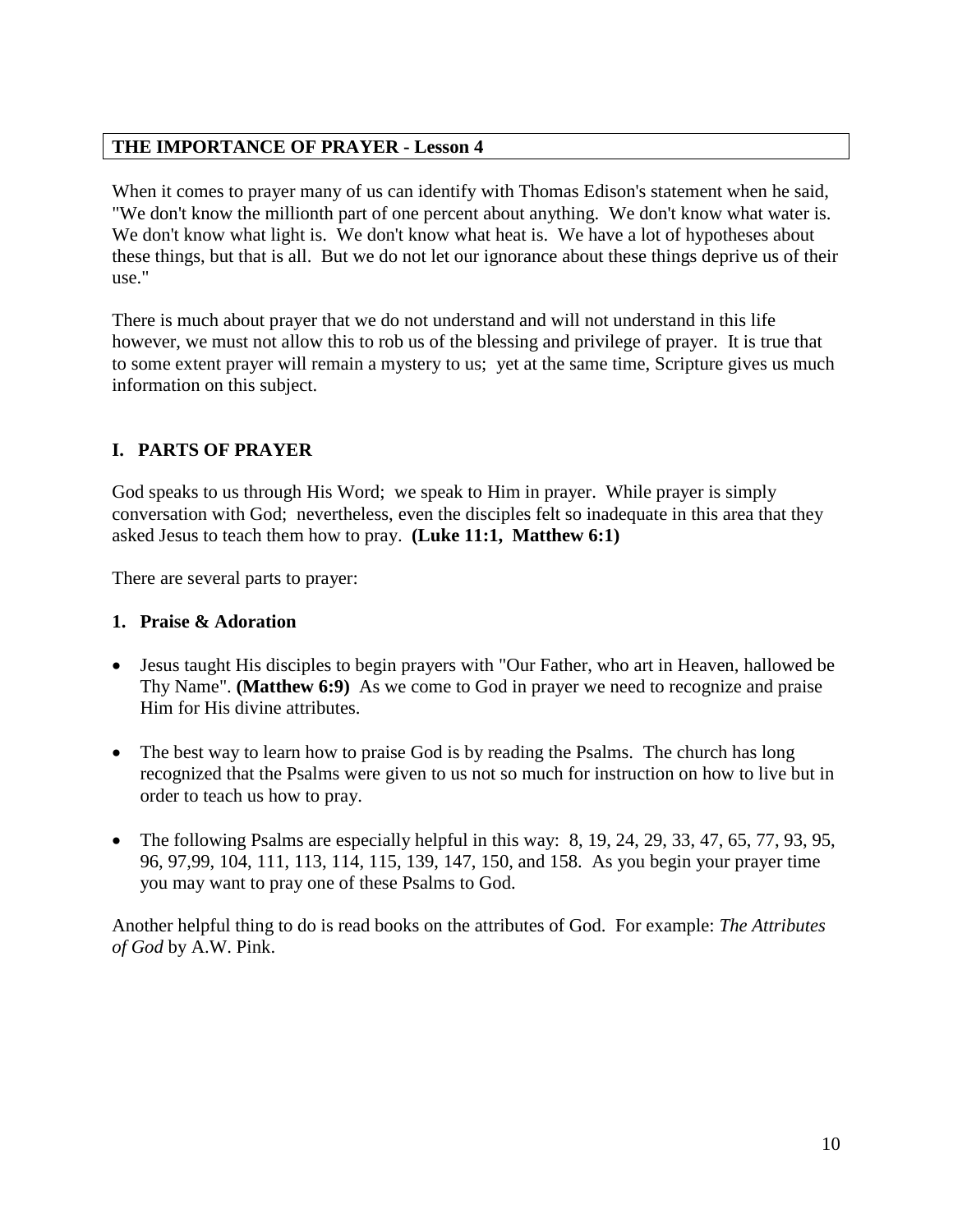# **2. Thanksgiving**

|                                                                                                                                 | • Read 1 Thessalonians 5:18. What should we be thankful for?                      |  |  |
|---------------------------------------------------------------------------------------------------------------------------------|-----------------------------------------------------------------------------------|--|--|
|                                                                                                                                 | According to <b>Ephesians 5:20</b> , how often should we give thanks to God?      |  |  |
|                                                                                                                                 | 3. Confession                                                                     |  |  |
|                                                                                                                                 |                                                                                   |  |  |
| Confession means to agree with God that our actions or attitudes are sin and to ask His<br>forgiveness for them. $(I John 1:9)$ |                                                                                   |  |  |
|                                                                                                                                 | ,我们也不能在这里的时候,我们也不能在这里的时候,我们也不能会在这里的时候,我们也不能会在这里的时候,我们也不能会在这里的时候,我们也不能会在这里的时候,我们也不 |  |  |
|                                                                                                                                 | 4. Requests                                                                       |  |  |
|                                                                                                                                 |                                                                                   |  |  |
|                                                                                                                                 | What does <b>Philippians 4:6-7</b> tell us to do?                                 |  |  |

### **II. HINDRANCES TO PRAYER**

- **1. Sin**
- When will the Lord not hear us? **(Psalm 66:18)** \_\_\_\_\_\_\_\_\_\_\_\_\_\_\_\_\_\_\_\_\_\_\_\_\_\_\_\_\_\_\_\_\_\_\_
- What can hinder our prayers according to **1 Peter 3:7**? \_\_\_\_\_\_\_\_\_\_\_\_\_\_\_\_\_\_\_\_\_\_\_\_\_\_\_\_\_\_

### **2. Wrong motives**

What is one wrong motive as described in **James 4:3**? \_\_\_\_\_\_\_\_\_\_\_\_\_\_\_\_\_\_\_\_\_\_\_\_\_\_\_\_\_\_

\_\_\_\_\_\_\_\_\_\_\_\_\_\_\_\_\_\_\_\_\_\_\_\_\_\_\_\_\_\_\_\_\_\_\_\_\_\_\_\_\_\_\_\_\_\_\_\_\_\_\_\_\_\_\_\_\_\_\_\_\_\_\_\_\_\_\_\_\_\_\_\_\_\_\_\_\_

\_\_\_\_\_\_\_\_\_\_\_\_\_\_\_\_\_\_\_\_\_\_\_\_\_\_\_\_\_\_\_\_\_\_\_\_\_\_\_\_\_\_\_\_\_\_\_\_\_\_\_\_\_\_\_\_\_\_\_\_\_\_\_\_\_\_\_\_\_\_\_\_\_\_\_\_\_

\_\_\_\_\_\_\_\_\_\_\_\_\_\_\_\_\_\_\_\_\_\_\_\_\_\_\_\_\_\_\_\_\_\_\_\_\_\_\_\_\_\_\_\_\_\_\_\_\_\_\_\_\_\_\_\_\_\_\_\_\_\_\_\_\_\_\_\_\_\_\_\_\_\_\_\_\_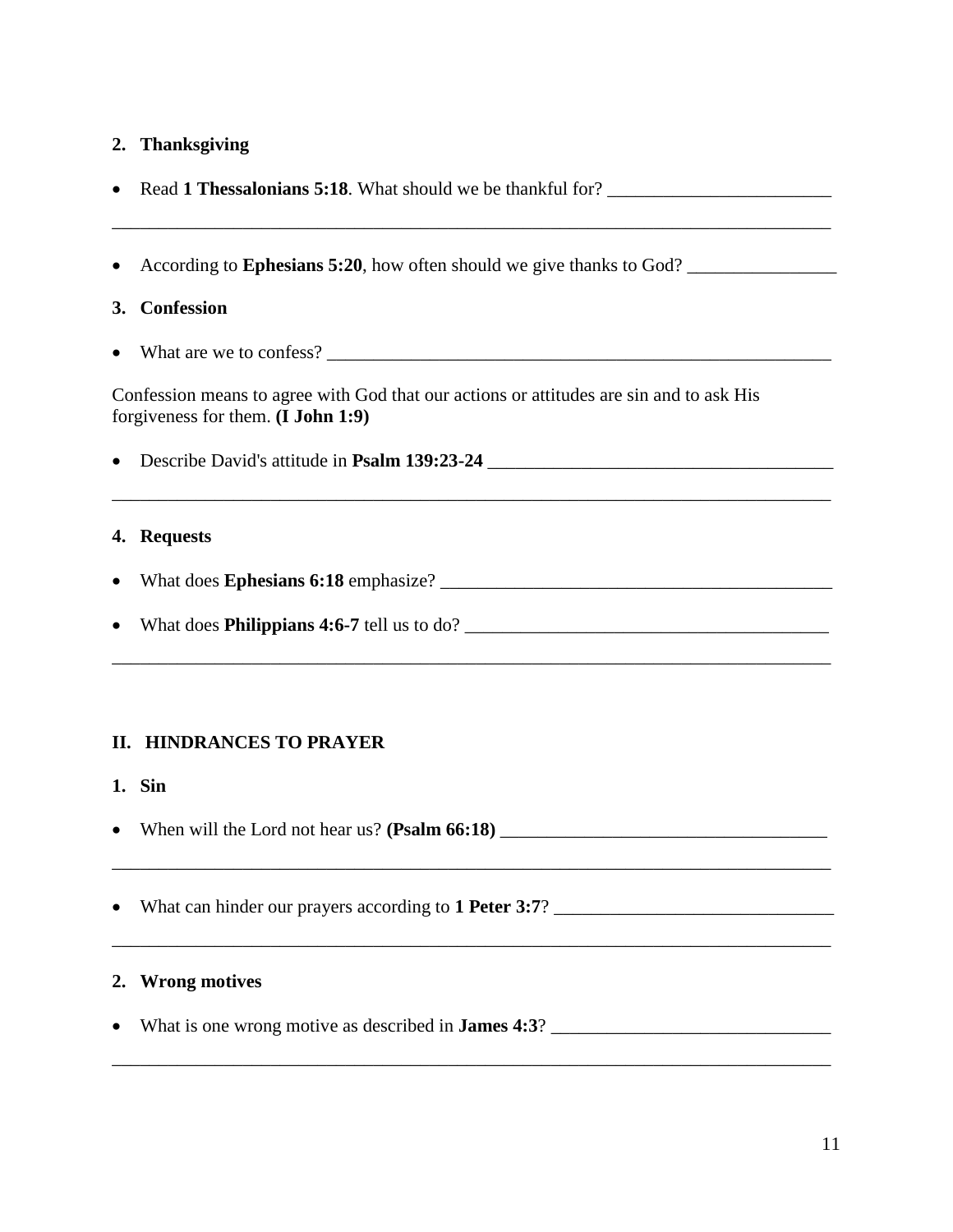● We need to look to Christ for an example. Read **Matthew 26:39, 42** and describe the attitude we should have as we pray.

\_\_\_\_\_\_\_\_\_\_\_\_\_\_\_\_\_\_\_\_\_\_\_\_\_\_\_\_\_\_\_\_\_\_\_\_\_\_\_\_\_\_\_\_\_\_\_\_\_\_\_\_\_\_\_\_\_\_\_\_\_\_\_\_\_\_\_\_\_\_\_\_\_\_\_\_\_

 $\overline{\phantom{a}}$  , and the contract of the contract of the contract of the contract of the contract of the contract of the contract of the contract of the contract of the contract of the contract of the contract of the contrac

\_\_\_\_\_\_\_\_\_\_\_\_\_\_\_\_\_\_\_\_\_\_\_\_\_\_\_\_\_\_\_\_\_\_\_\_\_\_\_\_\_\_\_\_\_\_\_\_\_\_\_\_\_\_\_\_\_\_\_\_\_\_\_\_\_\_\_\_\_\_\_\_\_\_\_\_\_

\_\_\_\_\_\_\_\_\_\_\_\_\_\_\_\_\_\_\_\_\_\_\_\_\_\_\_\_\_\_\_\_\_\_\_\_\_\_\_\_\_\_\_\_\_\_\_\_\_\_\_\_\_\_\_\_\_\_\_\_\_\_\_\_\_\_\_\_\_\_\_\_\_\_\_\_\_

What does God promise to supply in **Philippians 4:19**?

# **3. Lack of faith**

What is Christ's promise to us in **Matthew 7:7, 8**? \_\_\_\_\_\_\_\_\_\_\_\_\_\_\_\_\_\_\_\_\_\_\_\_\_\_\_\_\_\_\_\_\_

According to **James 1:6, 7** what is necessary as we pray? \_\_\_\_\_\_\_\_\_\_\_\_\_\_\_\_\_\_\_\_\_\_\_\_\_\_\_\_

### **4. Wrong priorities**

What should be our attitude toward prayer? **(1 Thessalonians 5:17)** \_\_\_\_\_\_\_\_\_\_\_\_\_\_\_\_\_\_\_

How does **Matthew 6:33** help us here? \_\_\_\_\_\_\_\_\_\_\_\_\_\_\_\_\_\_\_\_\_\_\_\_\_\_\_\_\_\_\_\_\_\_\_\_\_\_\_\_\_\_

**5. Sleepiness**: Walk or sit in such a way that sleep is not easy.

**6. Interruptions**: Have a special time and place for prayer every day. Try to choose a place where you will encounter as few people as possible, when phone calls will be at a minimum, and where the noise level will be low. Ask your family to help you in your desire to meet with God.

\_\_\_\_\_\_\_\_\_\_\_\_\_\_\_\_\_\_\_\_\_\_\_\_\_\_\_\_\_\_\_\_\_\_\_\_\_\_\_\_\_\_\_\_\_\_\_\_\_\_\_\_\_\_\_\_\_\_\_\_\_\_\_\_\_\_\_\_\_\_\_\_\_\_\_\_\_

**7. Wandering thoughts**: Pray out loud -- this will aid in your concentration. Keep paper and pen handy to jot down things that come to your mind that may cause you to lose your train of thought (e.g. phone call that you will need to make or things you must do today).

# **III. PUBLIC PRAYER**

**1.** Do not pray to impress others. **(Matthew 6:5-8)**

**2.** Public prayers in the Bible are usually short and of general concern to the group. Be considerate of others.

**3.** Men are to be leaders in public prayers. **(1 Timothy 2:8)**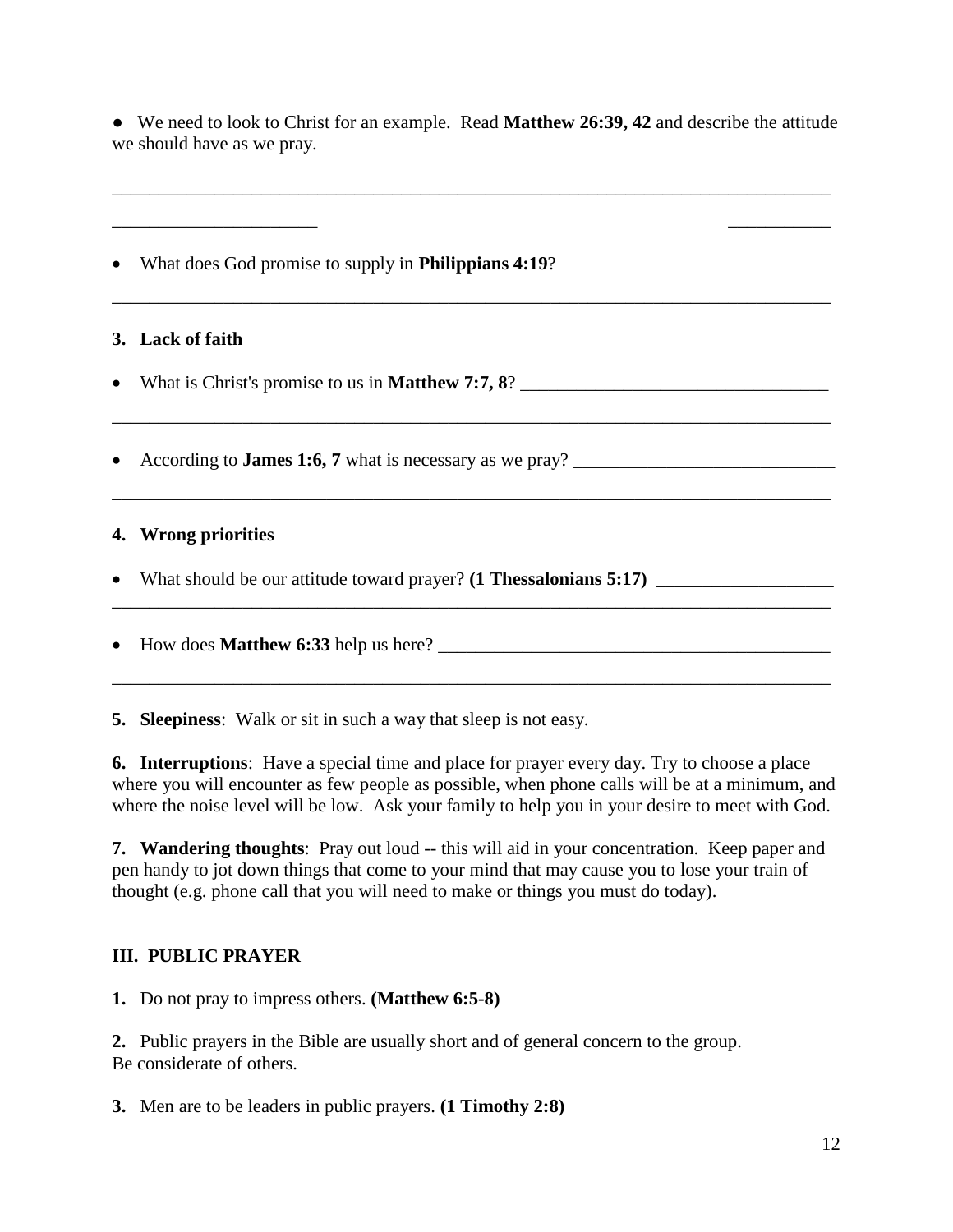### **DEALING WITH SIN** - **Lesson 5**

God expects the Believer to grow in the likeness of Christ. Growth, not perfection, is His expectation. As long as we are in these bodies we will have to deal with sinful thought patterns, actions and habits. Therefore, it is essential to our growth in Christ that we learn the way God has provided for us: to clear our conscience, to stay in proper fellowship with God and to continue to grow.

Our old way of handling sin must change. As unsaved people we handled sin the way Adam and Eve did: we hide, we run, we shift blame, we cover over sin so that God and others cannot see it. We must put off this old pattern and put on God's way of dealing with sin.

# **I. THE SERIOUSNESS OF SIN**

**1.** List the results of sin as found in the following passages:

| Psalm 38:2-10 |
|---------------|
|               |
|               |
|               |

**2**. What did David expect to happen after his sin was dealt with properly? **(Psalm 51:12-13)**

\_\_\_\_\_\_\_\_\_\_\_\_\_\_\_\_\_\_\_\_\_\_\_\_\_\_\_\_\_\_\_\_\_\_\_\_\_\_\_\_\_\_\_\_\_\_\_\_\_\_\_\_\_\_\_\_\_\_\_\_\_\_\_\_\_\_\_\_\_\_\_\_\_\_\_\_\_\_

# **II. DEALING WITH SIN GOD'S WAY**

When we sin we can handle it the way Adam and Eve handled theirs or we can handle it as the Scriptures teach. There are several elements involved in dealing with sin God's way:

### **1. Confession:**

- According to **1 John 1:9**, what is the Believer to do when the light of God's Word shows him that he has sinned?
- The word "confess" means "to say the same thing" or "to agree with God about my sin." What did David call it in **Psalm 51:1-4**?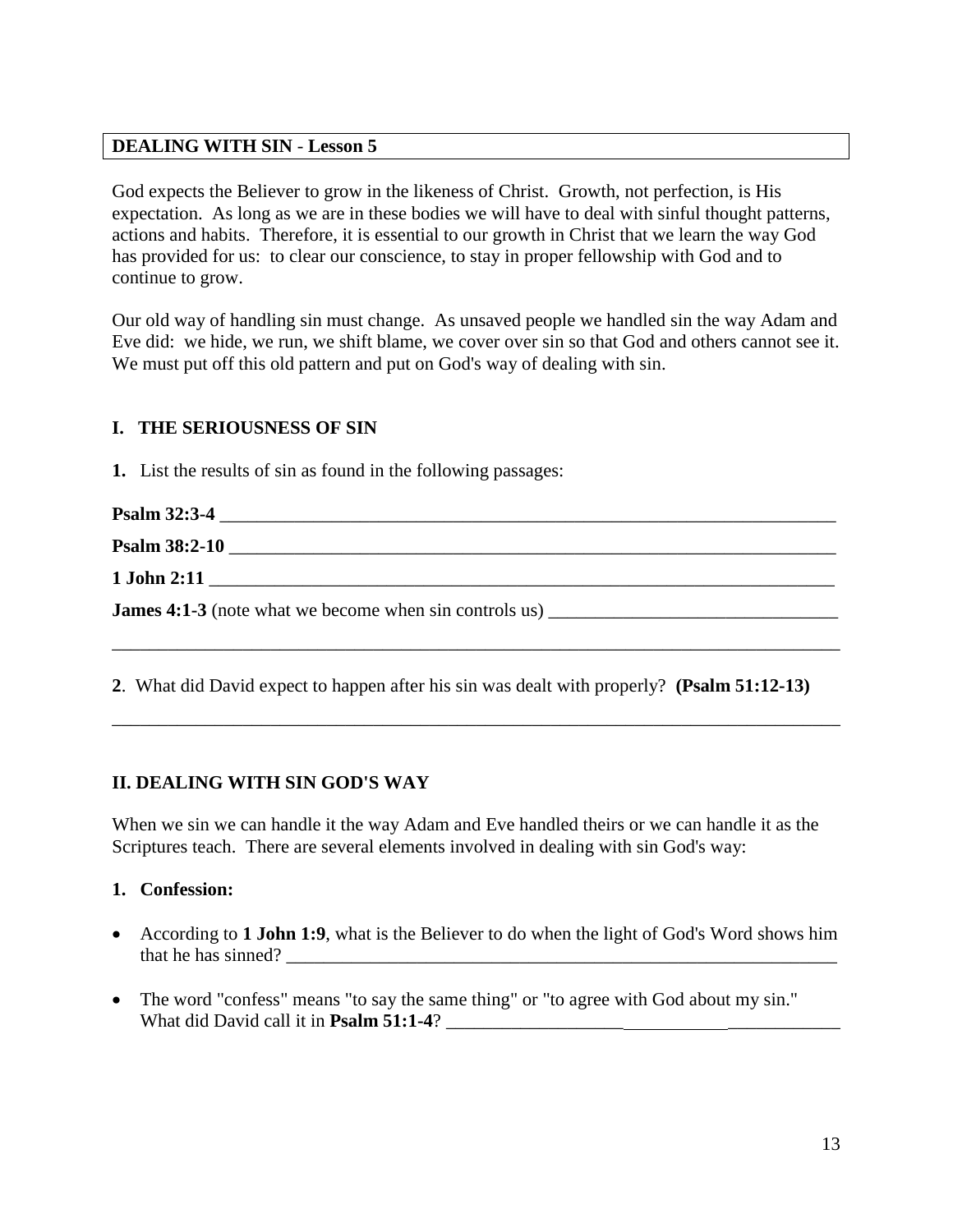### **2. Repentance:**

● Not all sorrow over sin accomplishes God's purposes. What does **2 Corinthians 7:10** have to say about this?

\_\_\_\_\_\_\_\_\_\_\_\_\_\_\_\_\_\_\_\_\_\_\_\_\_\_\_\_\_\_\_\_\_\_\_\_\_\_\_\_\_\_\_\_\_\_\_\_\_\_\_\_\_\_\_\_\_\_\_\_\_\_\_\_\_\_\_\_\_\_\_\_\_\_\_\_\_\_

- Why would a person be sorry about their sins but not be genuinely repentant?
- The word "repent" simply means "to change direction" or to "turn around and go the opposite way." So repentance is a change of mind that leads to a change of action concerning sin, self and God.

\_\_\_\_\_\_\_\_\_\_\_\_\_\_\_\_\_\_\_\_\_\_\_\_\_\_\_\_\_\_\_\_\_\_\_\_\_\_\_\_\_\_\_\_\_\_\_\_\_\_\_\_\_\_\_\_\_\_\_\_\_\_\_\_\_\_\_\_\_\_\_\_\_\_\_\_\_\_

### **3. Change:**

What relationship does repentance have to our actions in the following passages?

# **Matthew 3:8 Acts 26:20** \_\_\_\_\_\_\_\_\_\_\_\_\_\_\_\_\_\_\_\_\_\_\_\_\_\_\_\_\_\_\_\_\_\_\_\_\_\_\_\_\_\_\_\_\_\_\_\_\_\_\_\_\_\_\_\_\_\_\_\_\_\_\_\_\_\_\_\_

\_\_\_\_\_\_\_\_\_\_\_\_\_\_\_\_\_\_\_\_\_\_\_\_\_\_\_\_\_\_\_\_\_\_\_\_\_\_\_\_\_\_\_\_\_\_\_\_\_\_\_\_\_\_\_\_\_\_\_\_\_\_\_\_\_\_\_\_\_\_\_\_\_\_\_\_\_

According to **Ephesians 4:22-24** what has to happen for this change to take place?

# **III. DEALING WITH SIN AGAINST PEOPLE**

How are we to handle it when we have not only sinned against God, but also against another person? Scripture teaches that not only are we to confess and repent of our sin to God but we must also do the following with the one we sinned against:

### **1. Repent**

- If we are to receive forgiveness from another, what must we do? **(Luke 17:3)**
- When should we do this? **(Matthew 5:22-25)** \_\_\_\_\_\_\_\_\_\_\_\_\_\_\_\_\_\_\_\_\_\_\_\_\_\_\_\_\_\_\_\_\_\_\_\_

### **2. Restitution**

 This should be a natural reaction on the part of any truly repentant Believer. Note Zaccheus' attitude in **Luke 19:8**. \_\_\_\_\_\_\_\_\_\_\_\_\_\_\_\_\_\_\_\_\_\_\_\_\_\_\_\_\_\_\_\_\_\_\_\_\_\_\_\_\_\_\_\_\_\_\_\_\_\_\_\_\_\_\_\_

\_\_\_\_\_\_\_\_\_\_\_\_\_\_\_\_\_\_\_\_\_\_\_\_\_\_\_\_\_\_\_\_\_\_\_\_\_\_\_\_\_\_\_\_\_\_\_\_\_\_\_\_\_\_\_\_\_\_\_\_\_\_\_\_\_\_\_\_\_\_\_\_\_\_\_\_\_

What does **Philemon 18-19** say?\_\_\_\_\_\_\_\_\_\_\_\_\_\_\_\_\_\_\_\_\_\_\_\_\_\_\_\_\_\_\_\_\_\_\_\_\_\_\_\_\_\_\_\_\_\_\_\_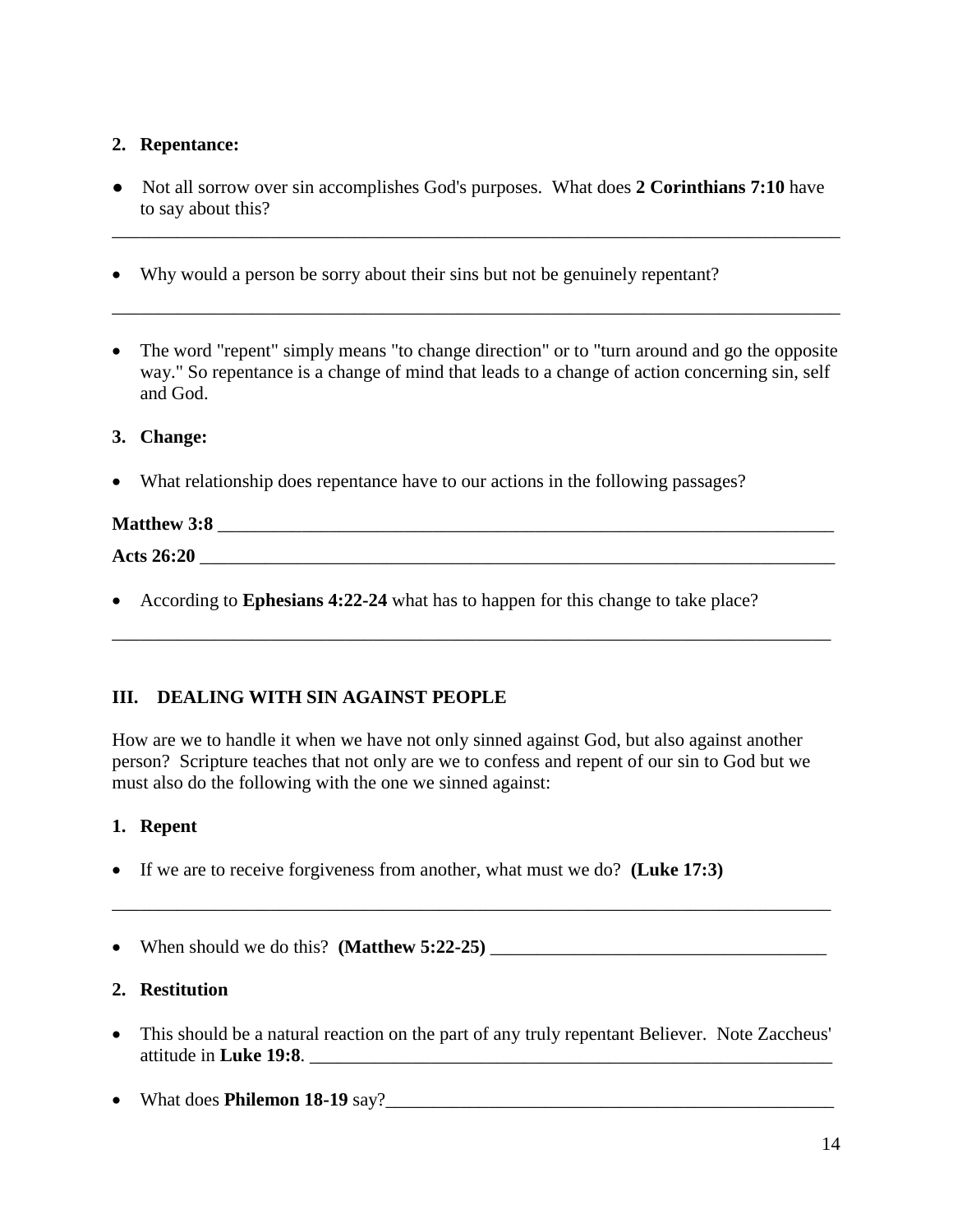# **BAPTISM AND THE CHURCH – Lesson 6**

# **I. BAPTISM**

Our Lord commanded His church to make disciples and baptize them. It is quite clear that the early church understood His teaching and obeyed it. Since baptism is our Savior's imperative, and was faithfully practiced by the New Testament church, it behooves every Believer to carefully study and heed Christ's teaching on baptism.

- **1**. Who should be baptized?
- According to **Matthew 28:19-20**, who is to be baptized?
- Who did the Apostles baptize? **(Acts 8:35-38)** \_\_\_\_\_\_\_\_\_\_\_\_\_\_\_\_\_\_\_\_\_\_\_\_\_\_\_\_\_\_\_\_\_\_\_\_\_ **(Acts 16:30-34)** \_\_\_\_\_\_\_\_\_\_\_\_\_\_\_\_\_\_\_\_\_\_\_\_\_\_\_\_\_\_\_\_\_\_\_\_\_\_\_\_\_\_\_\_\_\_\_\_\_\_\_\_\_\_\_\_\_\_\_\_\_\_\_\_
- Were infants ever baptized in the New Testament?

If so, jot down the Scripture reference \_\_\_\_\_\_\_\_\_\_\_\_\_\_\_\_\_\_\_\_\_\_\_\_\_\_\_\_\_\_\_\_\_\_\_\_\_\_\_\_\_\_\_\_\_\_\_

\_\_\_\_\_\_\_\_\_\_\_\_\_\_\_\_\_\_\_\_\_\_\_\_\_\_\_\_\_\_\_\_\_\_\_\_\_\_\_\_\_\_\_\_\_\_\_\_\_\_\_\_\_\_\_\_\_\_\_\_\_\_\_\_\_\_\_\_\_\_\_\_\_\_\_\_\_\_

- **2**. Why should a Believer be baptized?
- Obedience to God's Word. Christ commanded baptism **(Matthew 28:18-19)** and it was practiced in the New Testament church.
- Identification with Jesus Christ.

In the clothing industry of that day a piece of cloth would be immersed, or dipped, or "baptized" into a vat of dye, thus "identifying with" the color of that dye. When we are baptized, we are identifying with Christ in His death, burial and resurrection. It is a testimony to the world and before God that we have died to sin and have risen with Christ to newness of life. (Read **Romans 6:13-16**).

- **3**. How should a Believer be baptized?
- The Greek word for "baptize" means to "dip or immerse."
- Which mode of baptism fits the thought of the following passages: sprinkling, pouring, or immersion? **John 3:23**; **Acts 8:36-39**; **Colossians 2:12** \_\_\_\_\_\_\_\_\_\_\_\_\_\_\_\_\_\_\_\_\_\_\_\_\_\_\_\_
- The mode of baptism is to be immersion as proven by the meaning of the word, the symbolism behind the act, and the practice of the early church.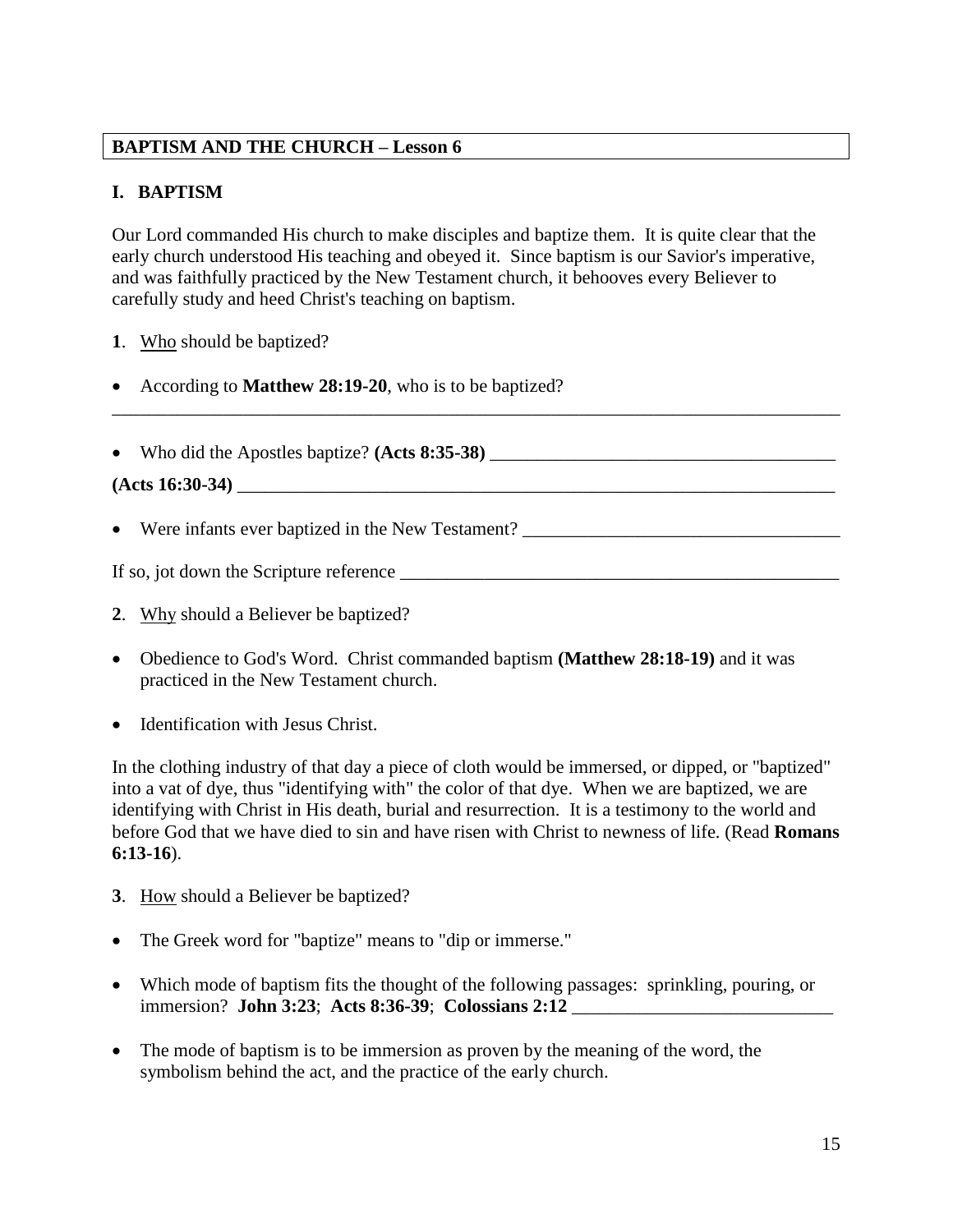# **II. THE CHURCH**

God's care for you does not stop after you are saved. Part of His plan for your growth and conformity to Christ's image is accomplished through the functions of the local church. A scriptural, local New Testament church is God's plan for every believer, and we are admonished to not forsake the assembling of ourselves together for reasons of indifference. **(Hebrews 10:25)**

Nowhere in the New Testament is there a believer who does not become involved in a local assembly. According to the pastoral epistles of Timothy and Titus, these assemblies were to be organized well. We need to understand the importance of what God says regarding New Testament churches.

The term "church" is derived from the Greek word "ecclesia", which means "called-out ones". **(Acts 15:14)**

# **1. The universal church**

• The church in this sense consists of the entire body of believers from the day of Pentecost **(Acts 2)** until the Lord returns **(1 Thessalonians 4:16-17)**. Every person who is saved is a part of this body.

\_\_\_\_\_\_\_\_\_\_\_\_\_\_\_\_\_\_\_\_\_\_\_\_\_\_\_\_\_\_\_\_\_\_\_\_\_\_\_\_\_\_\_\_\_\_\_\_\_\_\_\_\_\_\_\_\_\_\_\_\_\_\_\_\_\_\_\_\_\_\_\_\_\_\_\_

As believers, each of us are members of what? **(1 Corinthians 12:12-13)**

# **2. The local church**

- The primary usage of the term "church" in the New Testament refers to local churches. Ninety out of 111 times the word is used in this way. It is a true church if it is established according to the Word of God.
- The local church is a body of baptized Believers convening together to carry out the commission given by its head, Jesus Christ…to make disciples.

### **3. Scriptural characteristics of the local church**

- Jesus Christ is its Foundation. **(1 Corinthians 3:11)**
- Jesus Christ is its head. What do we learn about Christ's headship over the church in **Ephesians 5:23**?

\_\_\_\_\_\_\_\_\_\_\_\_\_\_\_\_\_\_\_\_\_\_\_\_\_\_\_\_\_\_\_\_\_\_\_\_\_\_\_\_\_\_\_\_\_\_\_\_\_\_\_\_\_\_\_\_\_\_\_\_\_\_\_\_\_\_\_\_\_\_\_\_\_\_\_\_\_\_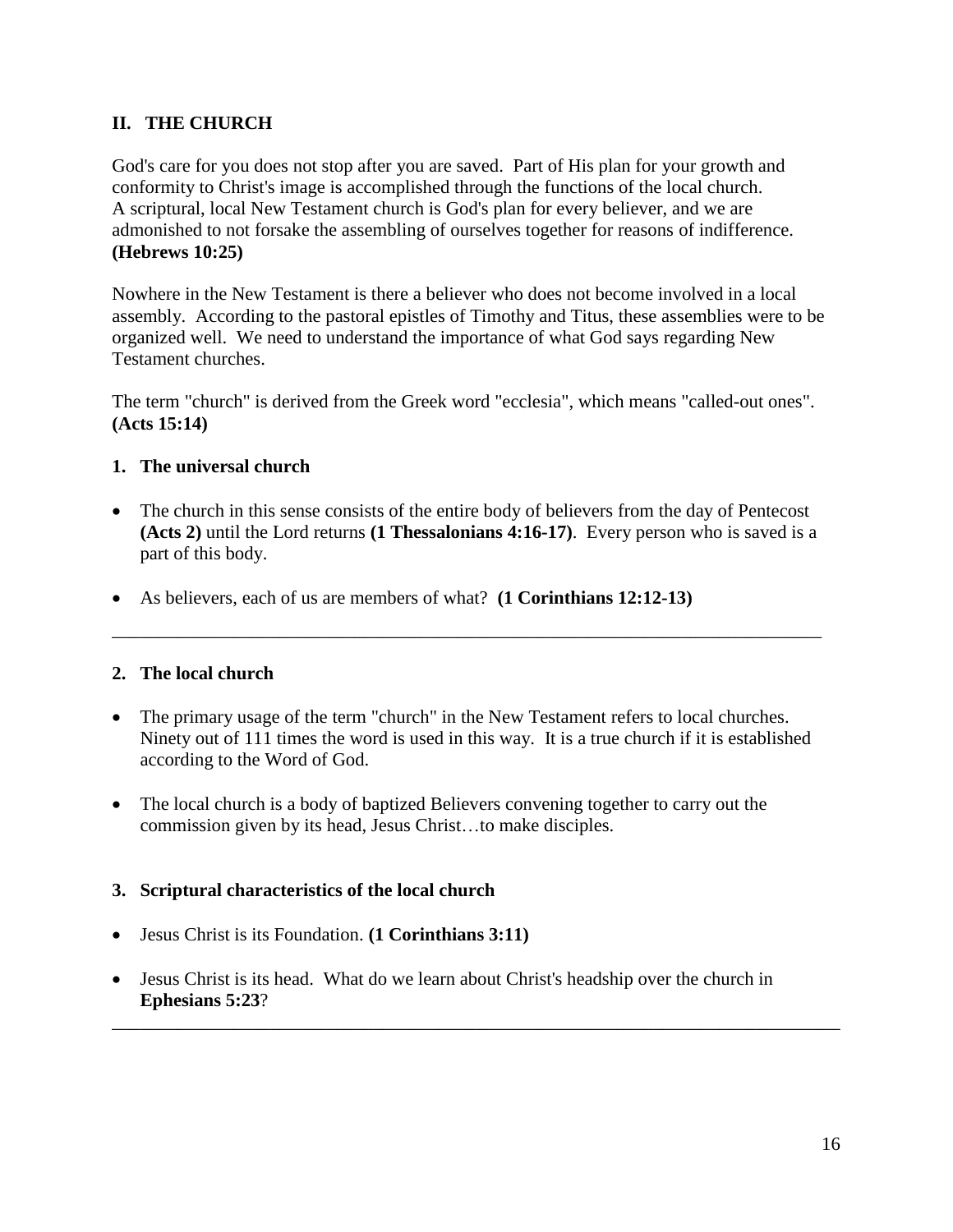• The purpose of the local church. The Scriptures teach several purposes:

o to glorify God. In what ways can we glorify God? **(1 Peter 2:9-12)**

\_\_\_\_\_\_\_\_\_\_\_\_\_\_\_\_\_\_\_\_\_\_\_\_\_\_\_\_\_\_\_\_\_\_\_\_\_\_\_\_\_\_\_\_\_\_\_\_\_\_\_\_\_\_\_\_\_\_\_\_\_\_\_\_\_\_\_\_\_\_\_\_\_\_\_\_\_\_

\_\_\_\_\_\_\_\_\_\_\_\_\_\_\_\_\_\_\_\_\_\_\_\_\_\_\_\_\_\_\_\_\_\_\_\_\_\_\_\_\_\_\_\_\_\_\_\_\_\_\_\_\_\_\_\_\_\_\_\_\_\_\_\_\_\_\_\_\_\_\_\_\_\_\_\_\_

\_\_\_\_\_\_\_\_\_\_\_\_\_\_\_\_\_\_\_\_\_\_\_\_\_\_\_\_\_\_\_\_\_\_\_\_\_\_\_\_\_\_\_\_\_\_\_\_\_\_\_\_\_\_\_\_\_\_\_\_\_\_\_\_\_\_\_\_\_\_\_\_\_\_\_\_\_

\_\_\_\_\_\_\_\_\_\_\_\_\_\_\_\_\_\_\_\_\_\_\_\_\_\_\_\_\_\_\_\_\_\_\_\_\_\_\_\_\_\_\_\_\_\_\_\_\_\_\_\_\_\_\_\_\_\_\_\_\_\_\_\_\_\_\_\_

- o to evangelize **(Matthew 28:19-20)**
- o to edify and equip **(Ephesians 4:11-16)**

What are the purposes of the church as found in **Ephesians 4:11-12**?

What will this prevent? (v 14)\_\_\_\_\_\_\_\_\_\_\_\_\_\_\_\_\_\_\_\_\_\_\_\_\_\_\_\_\_\_\_\_\_\_\_\_\_\_\_\_\_\_\_\_\_\_\_\_\_\_\_\_\_

What is our goal? (vv 15-16)\_\_\_\_\_\_\_\_\_\_\_\_\_\_\_\_\_\_\_\_\_\_\_\_\_\_\_\_\_\_\_\_\_\_\_\_\_\_\_\_\_\_\_\_\_\_\_\_\_\_\_\_\_\_

What is needed to accomplish this goal? **(2 Timothy 3:15-17)** \_\_\_\_\_\_\_\_\_\_\_\_\_\_\_\_\_\_\_\_\_\_\_\_\_\_\_

What should we be trying to do when we come together? **(Hebrews 10:24-25)**

### **4. Additional characteristics of the church**

- It has roles. **(Acts 2:41, 47)**
- It transacts business:
	- o Matthias chosen. **(Acts 1)**
	- o Deacons chosen. **(Acts 6)**
	- o Missionaries sent. **(Acts 11:22; 13:1-4)**
	- o Gifts given to missionaries. **(1 Corinthians 16:2, 3)**
	- o Practices discipline with the goal of restoring Believers. **(2 Corinthians 5)** In this process members can be excluded or restored. **(2 Corinthians 2:6-8)**
	- o It is given commissions, ordinances and pastoral epistles for order.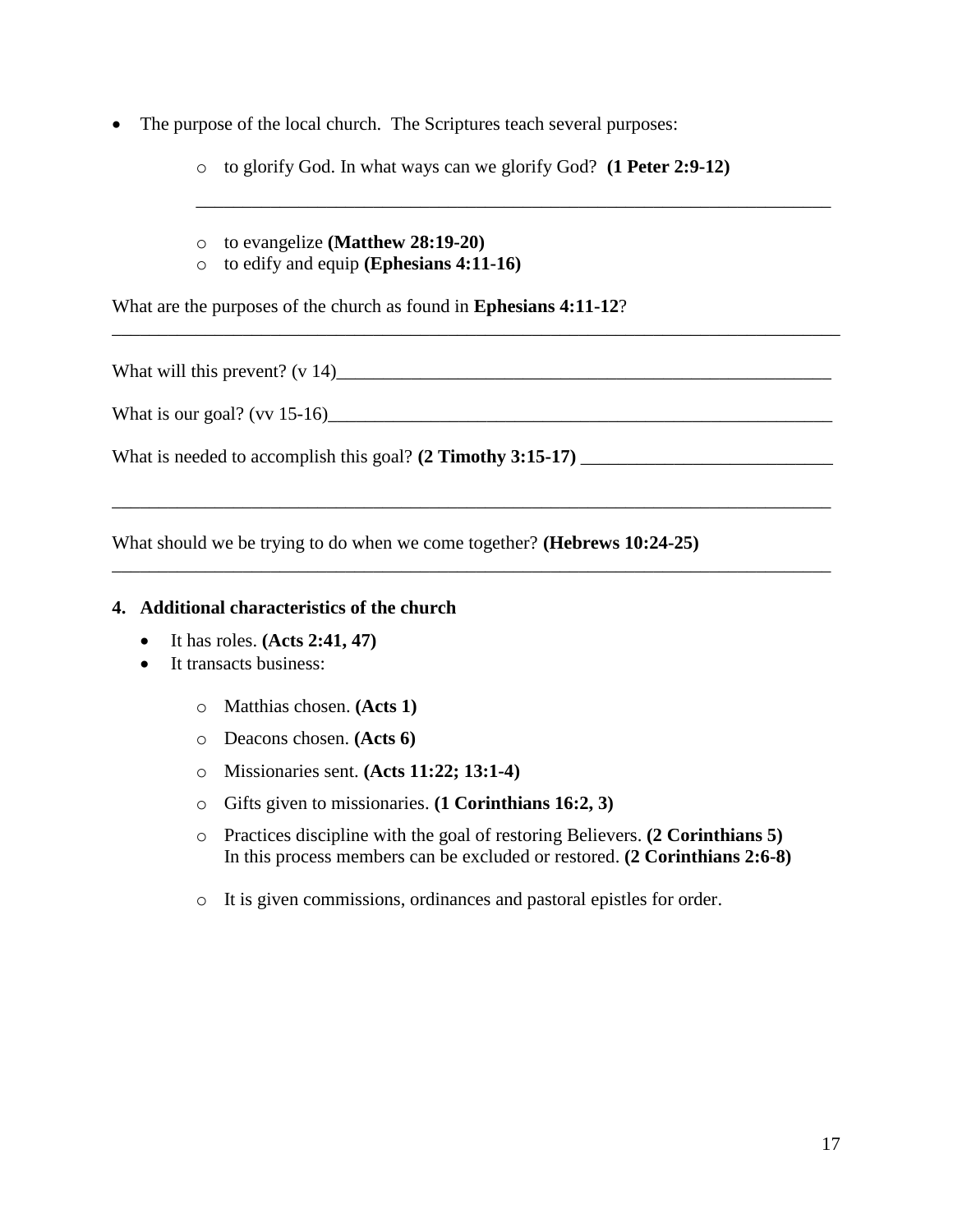# **I. ORGANIZATION**

### **1. Head**

- The **Head** of the church (local and universal) is Jesus Christ. **(Ephesians 5:22-24)**
- In **John 16:12-14** we learn that our Lord, as Head of the church, is currently directing the church's activities through the leadership of the
- Read **Ephesians 6:17**. The Holy Spirit uses the sword of the Spirit, which is the \_\_\_\_\_\_\_\_\_\_\_ , to guide His church.

### **2. Officers**

- **Elders**. Throughout the New Testament we find several terms used for the same office. These include: shepherd, overseer, bishop, and pastor. These are not separate offices but different terms or titles that help describe the same office.
	- Elder means: \_\_\_\_\_\_\_\_\_\_\_\_\_\_\_\_\_\_\_\_\_\_\_\_\_\_\_\_\_\_\_\_\_\_\_\_\_\_\_\_
	- Overseer means: \_\_\_\_\_\_\_\_\_\_\_\_\_\_\_\_\_\_\_\_\_\_\_\_\_\_\_\_\_\_\_\_\_\_\_\_\_
	- Bishop means:
	- Shepherd means:  $\frac{1}{\sqrt{1-\frac{1}{2}}}\left[\frac{1}{2}\right]$
	- Pastor-Teacher means:

\_\_\_\_\_\_\_\_\_\_\_\_\_\_\_\_\_\_\_\_\_\_\_\_\_\_\_\_\_\_\_\_\_\_\_\_\_\_\_\_\_\_\_\_\_\_\_\_\_\_\_\_

\_\_\_\_\_\_\_\_\_\_\_\_\_\_\_\_\_\_\_\_\_\_\_\_\_\_\_\_\_\_\_\_\_\_\_\_\_\_\_\_\_\_\_\_\_\_\_\_\_\_\_\_

\_\_\_\_\_\_\_\_\_\_\_\_\_\_\_\_\_\_\_\_\_\_\_\_\_\_\_\_\_\_\_\_\_\_\_\_\_\_\_\_\_\_\_\_\_\_\_\_\_\_\_\_

\_\_\_\_\_\_\_\_\_\_\_\_\_\_\_\_\_\_\_\_\_\_\_\_\_\_\_\_\_\_\_\_\_\_\_\_\_\_\_\_\_\_\_\_\_\_\_\_\_\_\_\_

a) What are the qualifications for an elder? **(1 Timothy 3:1-7)**

b) What are the responsibilities of an elder?

| <b>1 Timothy 5:17</b> (note that not all elders teach) ________________________________ |  |
|-----------------------------------------------------------------------------------------|--|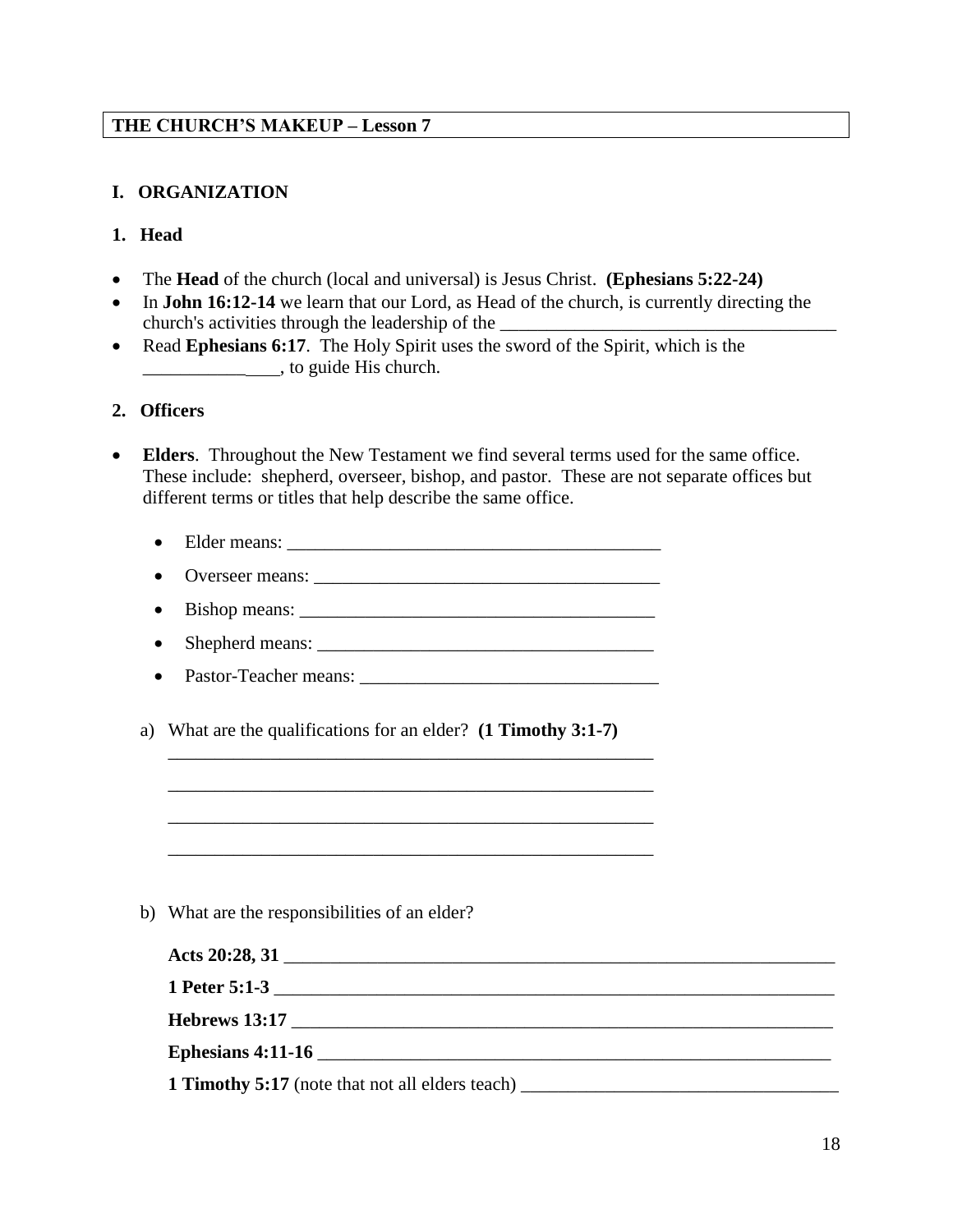### ● **Deacons**

"Deacon" means "servant". In **Acts 6:1-7** we have the appointing of what many believe to be the first deacons of the church. What was their responsibility?

\_\_\_\_\_\_\_\_\_\_\_\_\_\_\_\_\_\_\_\_\_\_\_\_\_\_\_\_\_\_\_\_\_\_\_\_\_\_\_\_\_\_\_\_\_\_\_\_\_\_\_\_\_\_\_\_\_\_\_\_\_\_\_\_\_\_\_\_\_\_\_\_\_\_\_\_\_

\_\_\_\_\_\_\_\_\_\_\_\_\_\_\_\_\_\_\_\_\_\_\_\_\_\_\_\_\_\_\_\_\_\_\_\_\_\_\_\_\_\_\_\_\_\_\_\_\_\_\_\_\_\_\_\_\_\_\_\_\_\_\_\_\_\_\_\_\_\_\_\_\_\_\_\_\_

# **Other officers**

The local church is free under guidance of the Word of God to choose other officers as needed but there were no other offices found in the NT with the possible exception of deaconness. But most Bible students do not believe that this was an official office in the NT.

# **II. MEMBERSHIP**

**1.** What occurred **after** people were saved? **(Acts 2:41)** \_\_\_\_\_\_\_\_\_\_\_\_\_\_\_\_\_\_\_\_\_\_\_\_\_\_\_\_\_\_\_

- **2.** Note the events that preceded membership in the local church:
- Conviction
- Repentance and Faith
- Baptism
- Membership

**3**. In **Acts 2:41** we find that immediately after their salvation and baptism, Believers were "added to" or became members of the local church in Jerusalem. In the New Testament we never find a Believer that was not a member of a church, committed to a local body and under the authority of the elders of that church. It is God's will that every Christian be under the preaching, teaching, care and warmth of a local church body in order to grow spiritually.

**4**. *The difference between attending and joining* a local church include the following:

# **● Commitment**

When you join a church you are making a statement of commitment. You are declaring that you will be loyal to a local body, that you are dedicated to the needs and ministries of that congregation. This could be comparable to the commitment of marriage versus just dating.

# **● Authority**

When you join a church you come under the authority of the leadership of that church. You are, in essence, allowing the shepherds of the church to watch over you for your spiritual good. **(Hebrews 13:17)** Until you have joined a church you have given no elders the authority to shepherd you.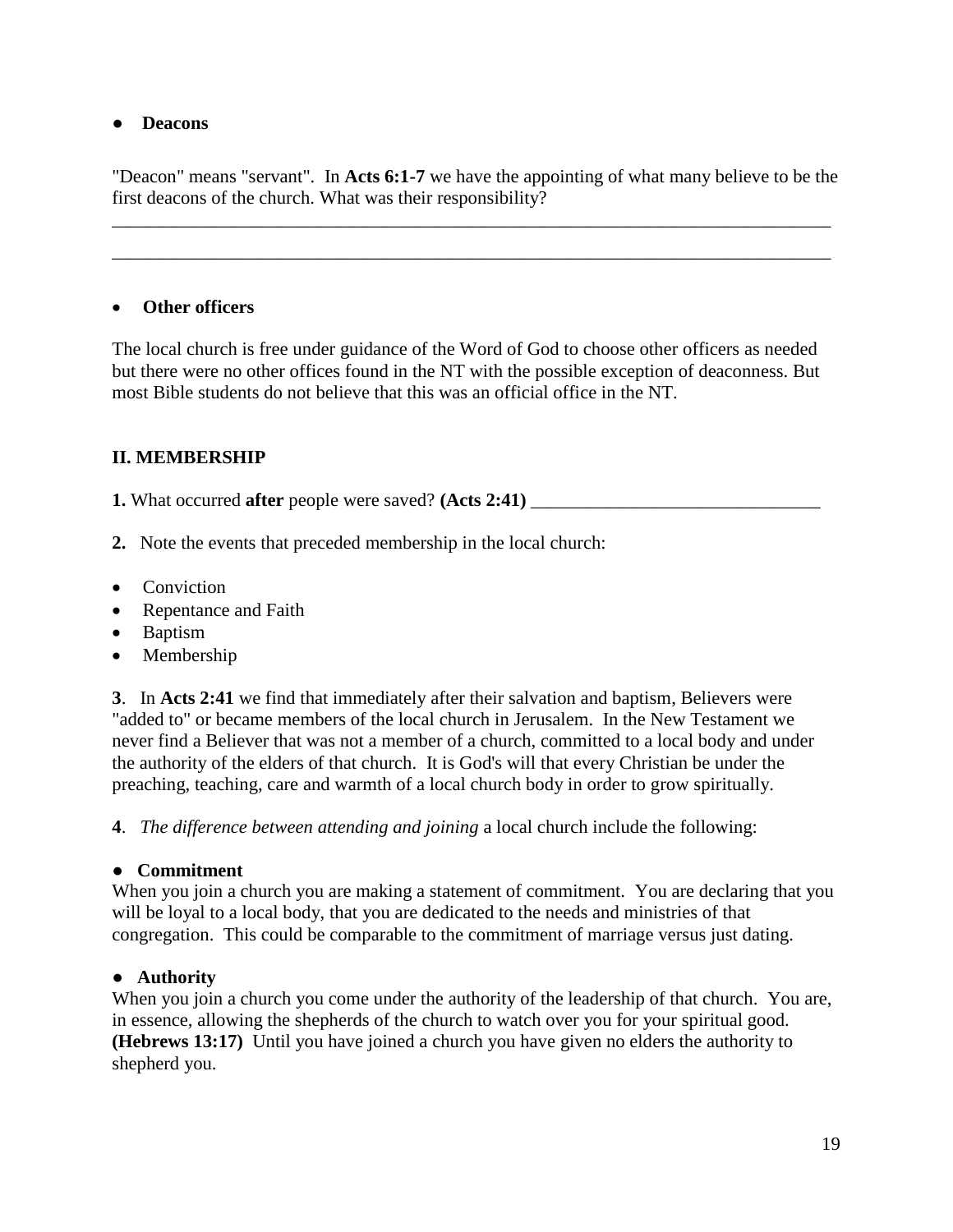# **● Ministry**

**1 Corinthians 12** speaks not to the universal church, but to the local church at Corinth. A body cannot function if it is uncertain who its members are. The concept of the "body" implies the need for membership.

# **● Discipline**

**Matthew 18:15-20** says that an unrepentant sinner who is a Believer must be disciplined by the church. Which church? Obviously, the one of which the person is a member. Some may not join a church just for this reason (after all, who wants to be disciplined?). However, we must remember that this is one of God's tools to keep His children living for Him. Also, without this tool many problems between Believers cannot be resolved.

# **● Care**

In **1 Timothy 5:3-10** Paul instructs Timothy on the care of widows in the local church at Ephesus. Here we find the widows who met certain qualifications were to be added to a list (v9) for apparent financial aid. The widows on the list obviously were members of the church at Ephesus, not of neighboring churches. The local church has a special obligation to care for its members, but it must know who its members are.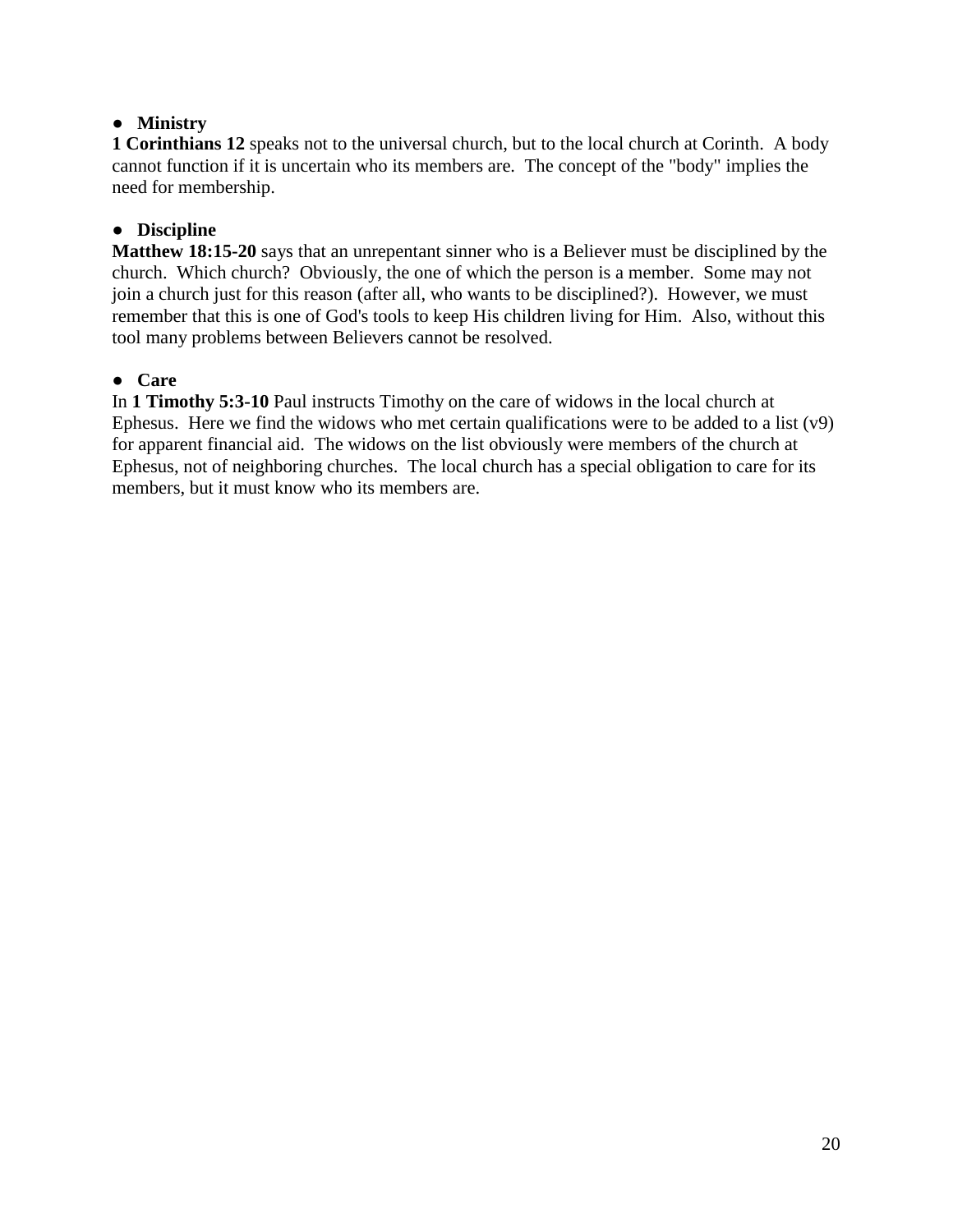# **THE HOLY SPIRIT – Lesson 8**

# **I. THE PERSONALITY AND DEITY OF THE HOLY SPIRIT**

**1. The Holy Spirit is a Person** as proven by the fact that He possesses the attributes of personality.

- **Intellect (1 Corinthians 2:10,11)**
- **Emotion (Ephesians 4:30)**
- **Will (1 Corinthians 12:11)**
- **2**. **The Holy Spirit is God** as proven by:
- **His titles.** What is He called in the following passages?

| <b>Matthew 1:20</b> |  |
|---------------------|--|
| <b>Matthew 3:16</b> |  |
| <b>Luke 1:35</b>    |  |

**His attributes.** What does He possess that proves He is God?

| 1 Corinthians 2:11-12<br>and the control of the control of the control of the control of the control of the control of the control of the |  |  |  |
|-------------------------------------------------------------------------------------------------------------------------------------------|--|--|--|
|                                                                                                                                           |  |  |  |
| <b>Job 33:4</b>                                                                                                                           |  |  |  |
| $1$ John 5:7                                                                                                                              |  |  |  |
| <b>Luke 11:13</b>                                                                                                                         |  |  |  |

• His actions. What does He do that only God can do?

| Genesis 1:2     |  |
|-----------------|--|
| 2 Peter 1:21    |  |
| <b>John 3:6</b> |  |
| Romans 8:26     |  |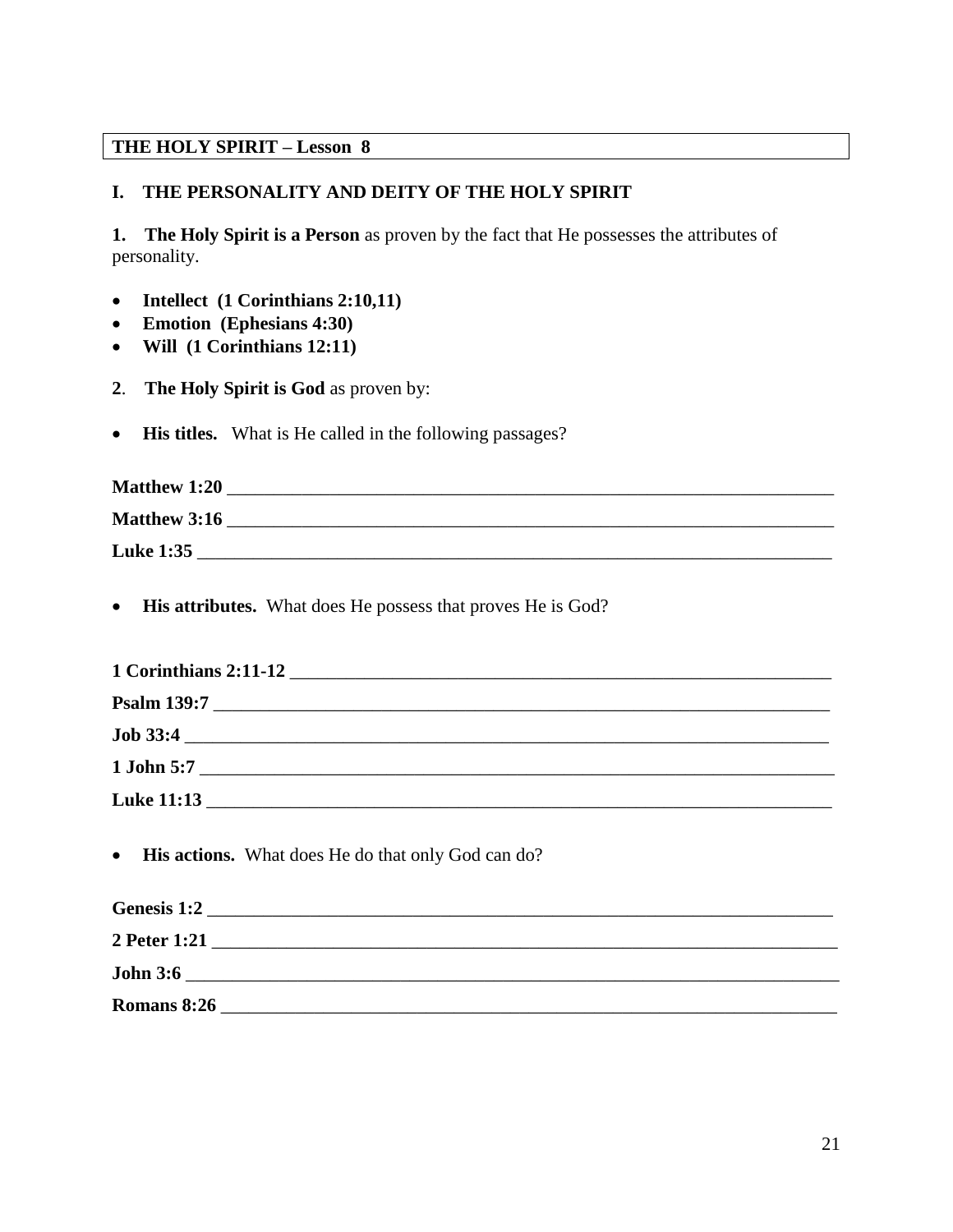# **II. THE CHANGING MINISTRY OF THE HOLY SPIRIT**

The ministry of the Holy Spirit today is **not** as it was in the Old Testament, nor during the transition period between the Old and New Testaments.

**1.** In the Old Testament, **all** Believers were **not** indwelt and sealed by the Holy Spirit. He (the Holy Spirit) moved upon certain ones for special tasks. Read the following passages and note how God gave them power in order to accomplish His will.

| Judges 14:5, 6, 19           |  |  |
|------------------------------|--|--|
| 1 Samuel 16:12-14            |  |  |
| <b>2 Chronicles 24:18-20</b> |  |  |

**2.** The transition period encompassed the time between the Old Testament and the New Testament. (This period of time is recorded mostly in the book of Acts.)

What did Jesus promise in **Acts 1:4, 5**? \_\_\_\_\_\_\_\_\_\_\_\_\_\_\_\_\_\_\_\_\_\_\_\_\_\_\_\_\_\_\_\_\_\_\_\_\_\_\_\_\_\_

\_\_\_\_\_\_\_\_\_\_\_\_\_\_\_\_\_\_\_\_\_\_\_\_\_\_\_\_\_\_\_\_\_\_\_\_\_\_\_\_\_\_\_\_\_\_\_\_\_\_\_\_\_\_\_\_\_\_\_\_\_\_\_\_\_\_\_\_\_\_\_\_\_\_\_\_\_

\_\_\_\_\_\_\_\_\_\_\_\_\_\_\_\_\_\_\_\_\_\_\_\_\_\_\_\_\_\_\_\_\_\_\_\_\_\_\_\_\_\_\_\_\_\_\_\_\_\_\_\_\_\_\_\_\_\_\_\_\_\_\_\_\_\_\_\_\_\_\_\_\_\_\_\_\_

What was Jesus saying in **John 14:16, 17**? \_\_\_\_\_\_\_\_\_\_\_\_\_\_\_\_\_\_\_\_\_\_\_\_\_\_\_\_\_\_\_\_\_\_\_\_\_\_\_

- God delayed sending the Holy Spirit until the Day of Pentecost. According to **Acts 2:4-9**, what happened at this time among the Jews?
- In **Acts 8:14-17** the Samaritans receive the gospel but not the Holy Spirit until the Apostles come.

\_\_\_\_\_\_\_\_\_\_\_\_\_\_\_\_\_\_\_\_\_\_\_\_\_\_\_\_\_\_\_\_\_\_\_\_\_\_\_\_\_\_\_\_\_\_\_\_\_\_\_\_\_\_\_\_\_\_\_\_\_\_\_\_\_\_\_\_\_\_\_\_\_\_\_\_\_

- In Acts 10:44-45 the Gentiles receive the Holy Spirit.
- In **Acts 19:1-6** a group of Old Testament saints receive the Holy Spirit.
- **3**. Today **all Believers** receive the Holy Spirit at the moment of conversion.

What does **Romans** 8:9 say?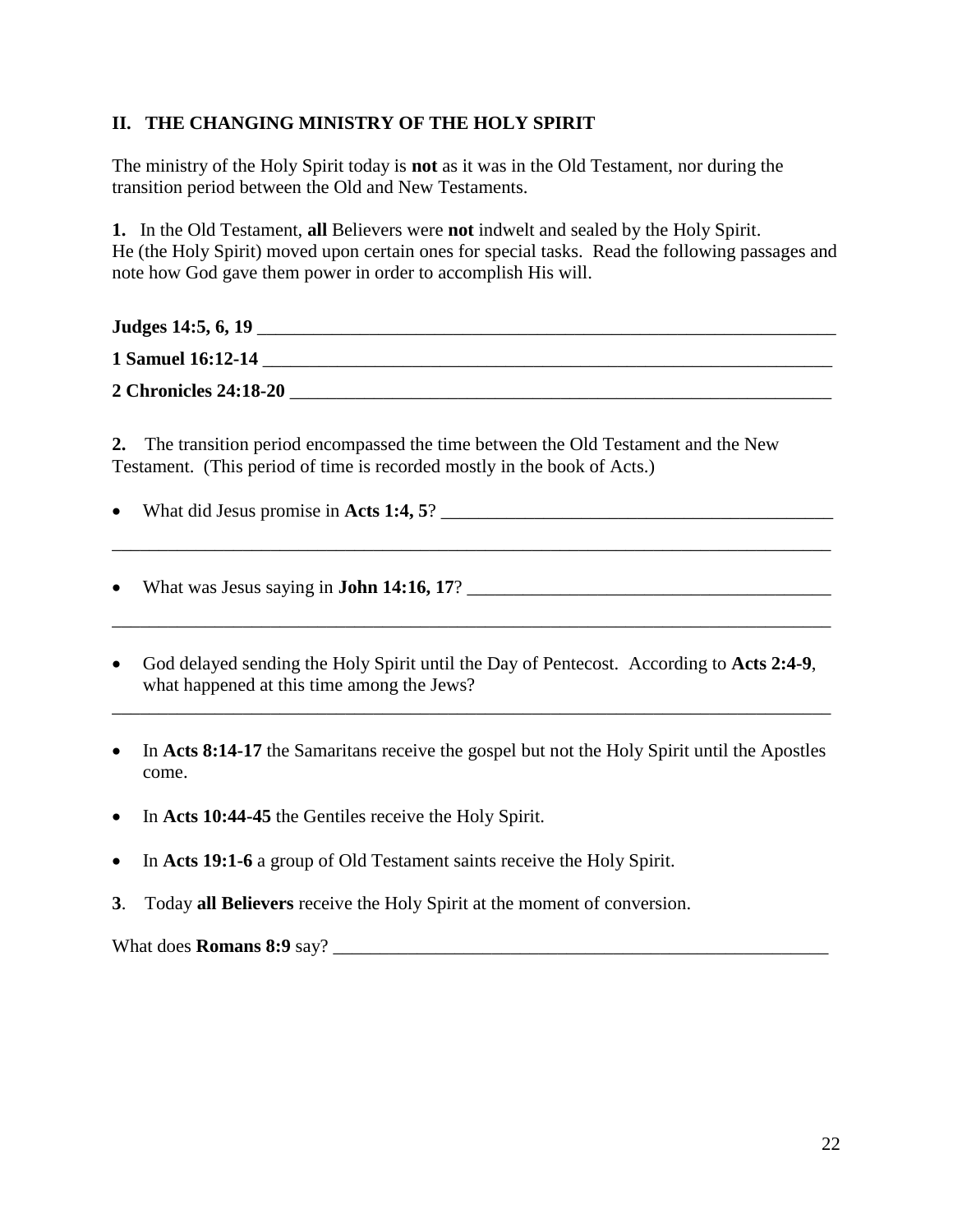# **III. THE MINISTRY OF THE HOLY SPIRIT**

**1**. What is the Holy Spirit's **relationship to the Scriptures**? **(2 Timothy 3:16-17)**

\_\_\_\_\_\_\_\_\_\_\_\_\_\_\_\_\_\_\_\_\_\_\_\_\_\_\_\_\_\_\_\_\_\_\_\_\_\_\_\_\_\_\_\_\_\_\_\_\_\_\_\_\_\_\_\_\_\_\_\_\_\_\_\_\_\_\_\_\_

|           | 2. What is the Holy Spirit's relationship to man according to John 14:16-17?<br>,我们也不能在这里的时候,我们也不能在这里的时候,我们也不能会在这里的时候,我们也不能会在这里的时候,我们也不能会在这里的时候,我们也不能会在这里的时候,我们也不 |  |
|-----------|-------------------------------------------------------------------------------------------------------------------------------------------------------------------|--|
|           | 3. What ministries does the Holy Spirit perform in relationship to our salvation?                                                                                 |  |
|           | Titus 3:5                                                                                                                                                         |  |
|           |                                                                                                                                                                   |  |
|           | 1 Corinthians 12:13                                                                                                                                               |  |
|           |                                                                                                                                                                   |  |
|           | 4. Other ministries of the Holy Spirit.                                                                                                                           |  |
| $\bullet$ |                                                                                                                                                                   |  |
| $\bullet$ |                                                                                                                                                                   |  |
|           | What does the Holy Spirit use to illumine and guide us? (1 Corinthians 2:9-14)                                                                                    |  |
|           | ,我们也不能在这里的时候,我们也不能在这里的时候,我们也不能会在这里,我们也不能会不能会不能会不能会不能会不能会不能会。""我们的是我们的,我们也不能会不能会不                                                                                  |  |
| $\bullet$ |                                                                                                                                                                   |  |
| $\bullet$ |                                                                                                                                                                   |  |
|           | Acts 1:8                                                                                                                                                          |  |

# **IV. SPIRITUAL GIFTS**

**1**. The Holy Spirit gives the Believers gifts. These are defined as a "God-given ability for service."

\_\_\_\_\_\_\_\_\_\_\_\_\_\_\_\_\_\_\_\_\_\_\_\_\_\_\_\_\_\_\_\_\_\_\_\_\_\_\_\_\_\_\_\_\_\_\_\_\_\_\_\_\_\_\_\_\_\_\_\_\_\_\_\_\_\_\_\_\_\_\_\_\_\_\_\_\_\_

**2.** When does a Believer receive His gifts? **(1 Corinthians 12:7, 18)** \_\_\_\_\_\_\_\_\_\_\_\_\_\_\_\_\_\_\_\_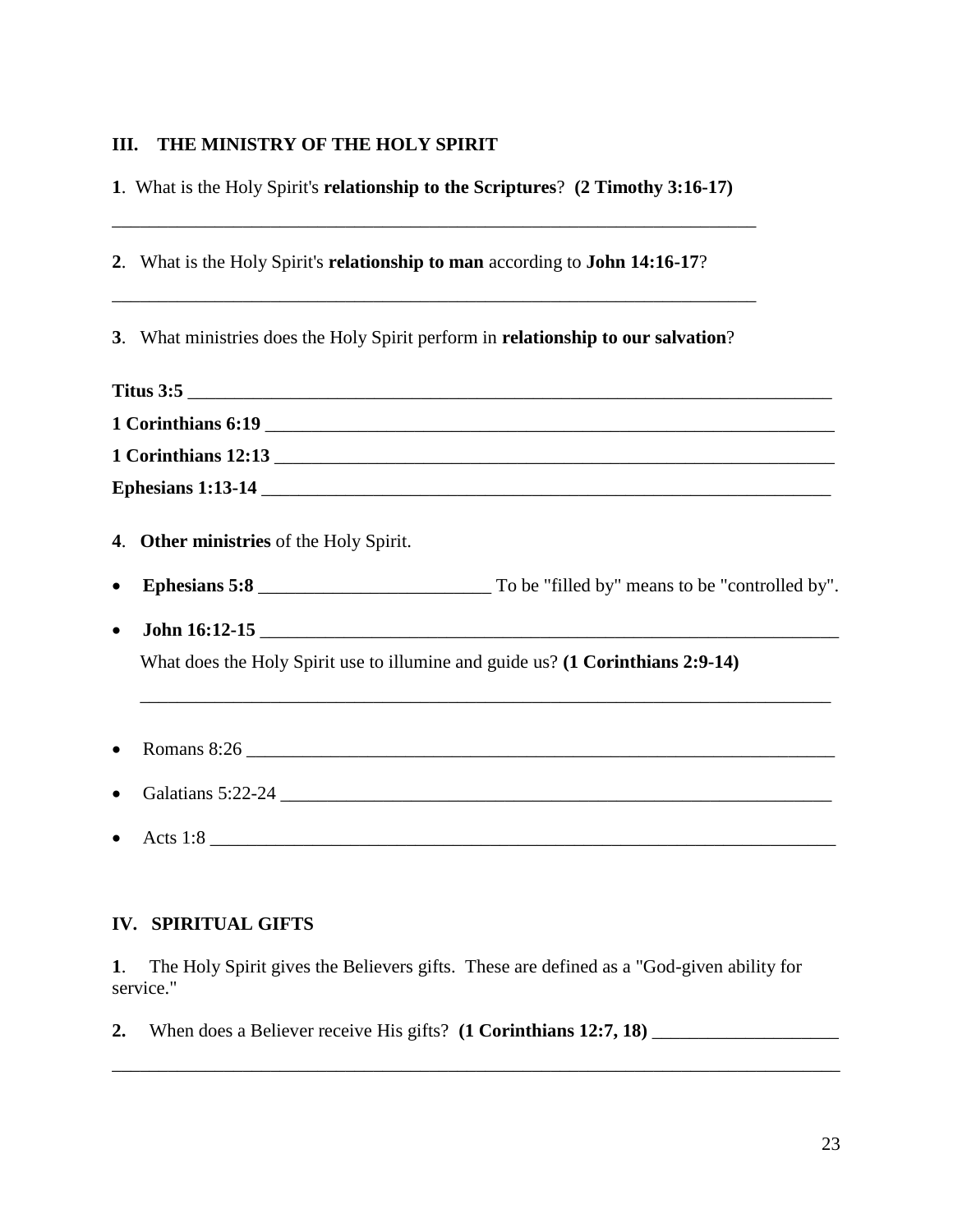**3**. Who decides what gifts a Believer receives? **(1 Corinthians 12:11, 18)** \_\_\_\_\_\_\_\_\_\_\_\_\_\_\_

\_\_\_\_\_\_\_\_\_\_\_\_\_\_\_\_\_\_\_\_\_\_\_\_\_\_\_\_\_\_\_\_\_\_\_\_\_\_\_\_\_\_\_\_\_\_\_\_\_\_\_\_\_\_\_\_\_\_\_\_\_\_\_\_\_\_\_\_\_\_\_\_\_\_\_\_\_

\_\_\_\_\_\_\_\_\_\_\_\_\_\_\_\_\_\_\_\_\_\_\_\_\_\_\_\_\_\_\_\_\_\_\_\_\_\_\_\_\_\_\_\_\_\_\_\_\_\_\_\_\_\_\_\_\_\_\_\_\_\_\_\_\_\_\_\_\_\_\_\_\_\_\_\_\_

- **4**. Why has God given different gifts? **(1 Corinthians 12:24-25)** \_\_\_\_\_\_\_\_\_\_\_\_\_\_\_\_\_\_\_\_\_\_\_
- **5**. Lists of the various spiritual gifts are found in:
- **1 Corinthians 12**
- **Romans 12:6-8**
- **Ephesians 4:11**
- **1 Peter 4:10-11**
- **6**. How to find your spiritual gifts
- Know the Biblical gifts.
- Serve where you can. In this way you will begin to discover where you are useful.
- Get counsel of wise, mature Christians.
- Develop your gifts.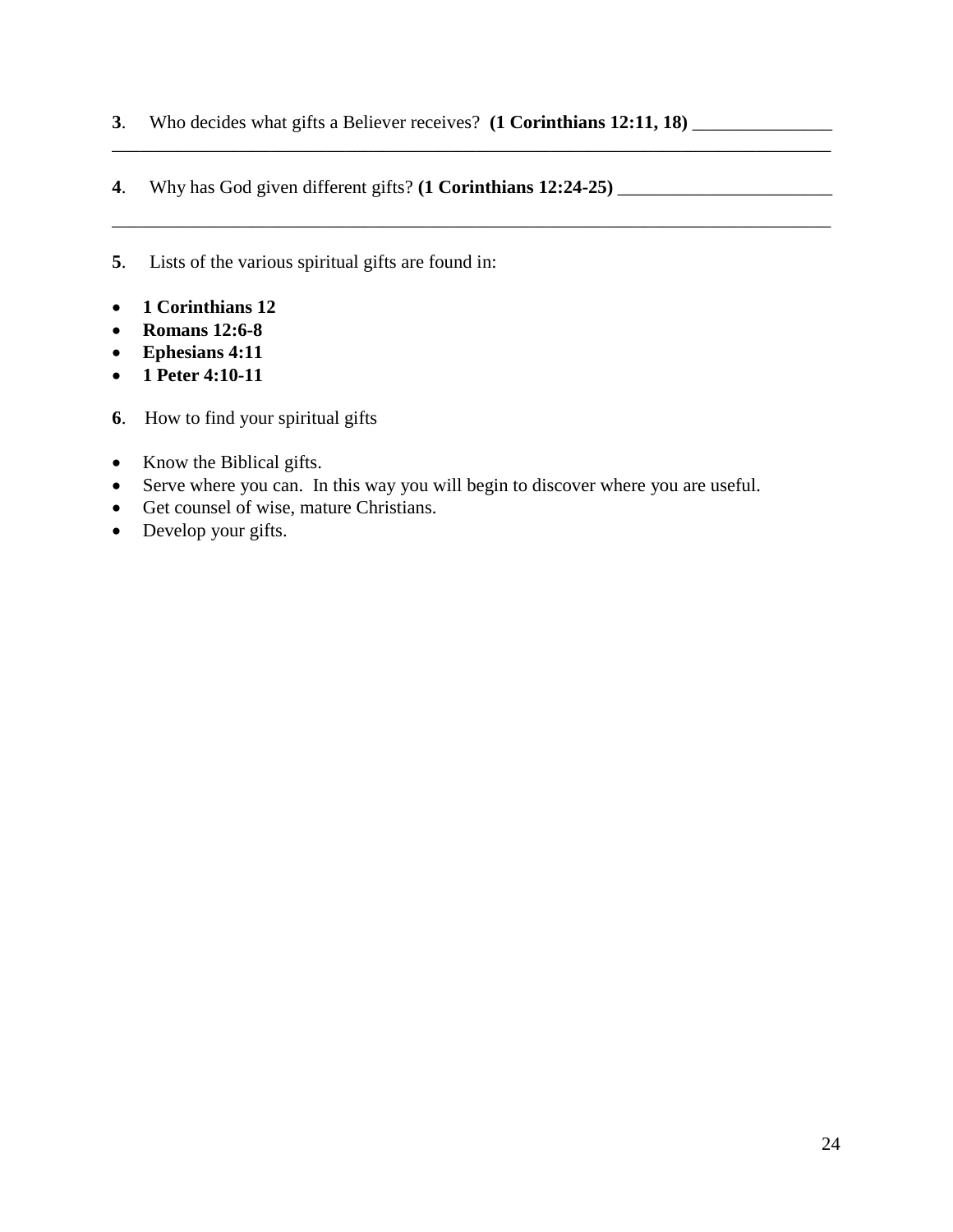# **GETTING ALONG WITH GOD'S PEOPLE** - **Lesson 9**

Christ told His disciples: "By this (your love for one another) shall all men know that you are my disciples". **(John 13:34-35)** In **Ephesians 4:16** Paul describes a healthy church as one in which every member is meeting needs and, as a result, the body is not only healthy, but also increasing. **Hebrews 10:24** commands Believers to stimulate one another to love and good works. There are numerous passages in the New Testament exhorting Believers to love and care for "one another".

This love and care for one another is not to cease when a Believer does wrong. In **Galatians 6:1** Paul tells the Believer living for God to "restore" a Believer who is "overtaken in a fault". Scripture has much to say about this process.

# **I. PERSONAL PREPARATION**

**1**. As we examine ourselves, we may recognize that we have offended someone. We are talking here about a **genuine offense or sin**. It is possible that someone is angry at us or even hates us, yet we have not wronged them. Such a case is not being discussed in **Matthew 5:23, 24**. If before we worship God everyone has to be pleased with us, then neither Jesus nor the Apostles would have ever worshipped.

**2**. But when we have wronged another, what are we commanded to do in **Matt 5:23-24**?

**3**. How long should you wait before you deal with the one you offended? \_\_\_\_\_\_\_\_\_\_\_\_\_\_

\_\_\_\_\_\_\_\_\_\_\_\_\_\_\_\_\_\_\_\_\_\_\_\_\_\_\_\_\_\_\_\_\_\_\_\_\_\_\_\_\_\_\_\_\_\_\_\_\_\_\_\_\_\_\_\_\_\_\_\_\_\_\_\_\_\_\_\_\_\_\_\_\_\_\_

What if you "know" that they will reject you? What if you don't think that this is the right time?

# **II. HOW TO DEAL WITH SOMEONE WHO HAS SINNED AGAINST US**

Note the steps taken in **Matthew 18:15-17**.

# **1**. First **determine if this is sin** (read **Galatians 6:1**).

The passages are **not** talking about personal preferences, differences of opinion or conviction, but of definite sin.

**2.** "**Go**". We do not wait for them to come to us, rather we are to go to them. It is much easier sometimes just to ignore the person or "write them off", but love says "go" (notice the context in **Matthew 18:12-14**).

**3.** "**Convince**". To tell or show him his fault is a strong word meaning to "convict or convince". Why is it so important that we convince people of their sin rather than simply letting them go their way?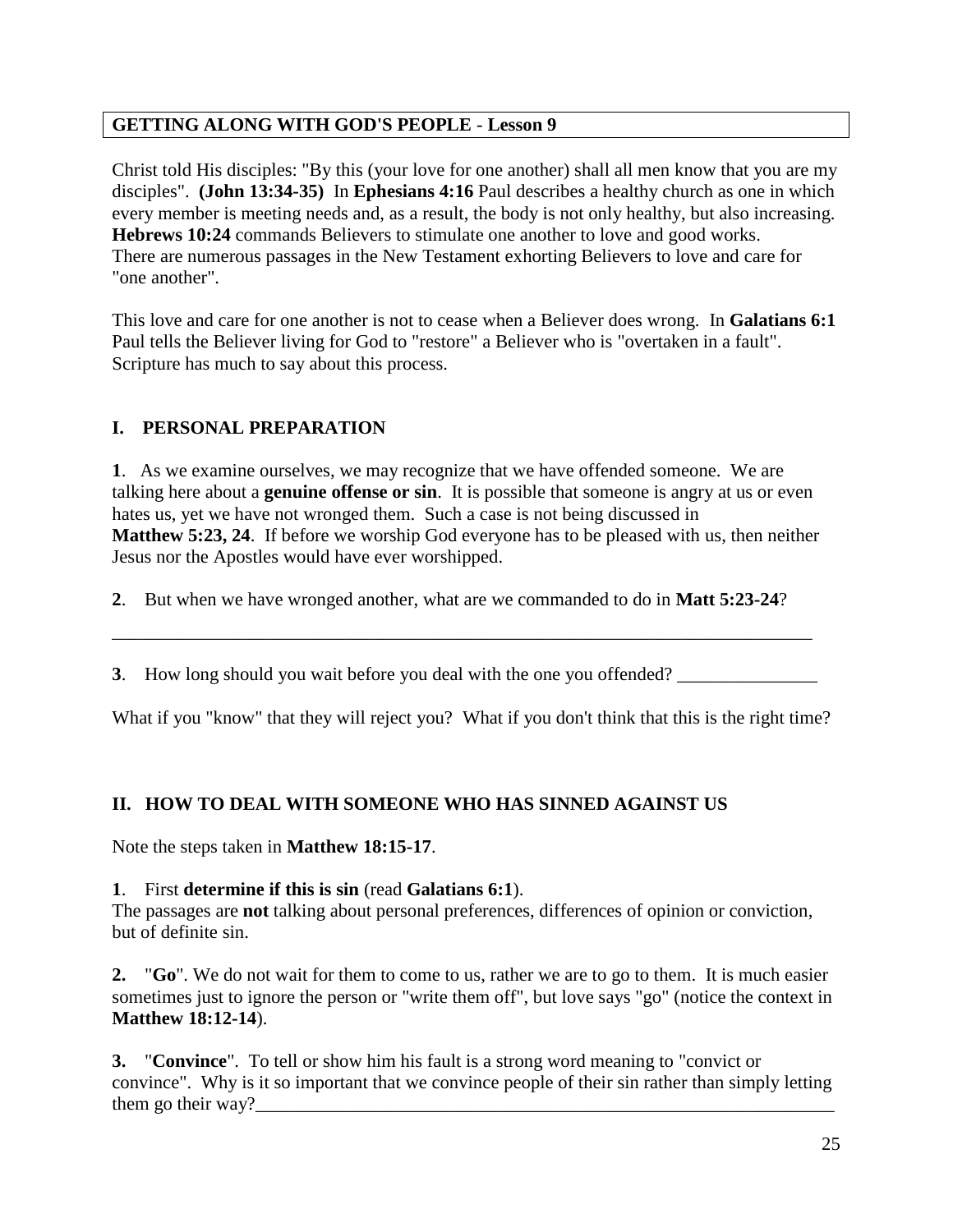If **Genesis 3:8-13** is any indication of possible response, *what reactions must we be prepared to deal with* when we confront people with their sins?

\_\_\_\_\_\_\_\_\_\_\_\_\_\_\_\_\_\_\_\_\_\_\_\_\_\_\_\_\_\_\_\_\_\_\_\_\_\_\_\_\_\_\_\_\_\_\_\_\_\_\_\_\_\_\_\_\_\_\_\_\_\_\_\_\_\_\_\_\_\_\_\_\_\_\_\_\_\_

According to **Matthew 18:15** should this person be approached in front of others?

If not, then how is he to be approached?

What is the **goal** of the following verses?

| <b>Matthew 18:15</b> |  |
|----------------------|--|
| <b>Galatians 6:1</b> |  |
| <b>James 5:20</b>    |  |

# **4**. **Small group confrontation. (Matthew 18:16)**

If the previous step fails, then we do not simply walk away. We must approach the person this time with a small group of two or three. Why is this step necessary?

\_\_\_\_\_\_\_\_\_\_\_\_\_\_\_\_\_\_\_\_\_\_\_\_\_\_\_\_\_\_\_\_\_\_\_\_\_\_\_\_\_\_\_\_\_\_\_\_\_\_\_\_\_\_\_\_\_\_\_\_\_\_\_\_\_\_\_\_\_\_\_\_\_\_\_\_\_

# **5. Confrontation from the church. (Matthew 18:17a)**

# **6**. **Church discipline. (Matthew 18:17b)**

What is the **goal** of church discipline?  $(1$  **Corinthians** 5:5 $)$ 

This final step is a last resort and no timetable is given to us as to when it must take place. If progress is being made or if the person is not going into deeper sin or influencing others in a negative way, then there is no need to rush to step 6, but it should not be ignored either.

In **Matthew 18:18, 19** we are being told that when this final step has been taken by the church, it has already been taken in heaven. In other words, **we are to be in agreement with God.**  God has recognized their unrepentant sin and so should we.

Such a person is to be treated as a "pagan". **The goal is still to restore**. We are to continue to be friendly and kind. However, he is not to be recognized as a brother in Christ. If, for instance, he is a family member, you may eat with him as a family member, but not as a fellow believer. See **1 Corinthians 5:11.** The goal is restoration, which demands that we take God's side and do things God's way. God calls Believers who are in sin to repent – so should we.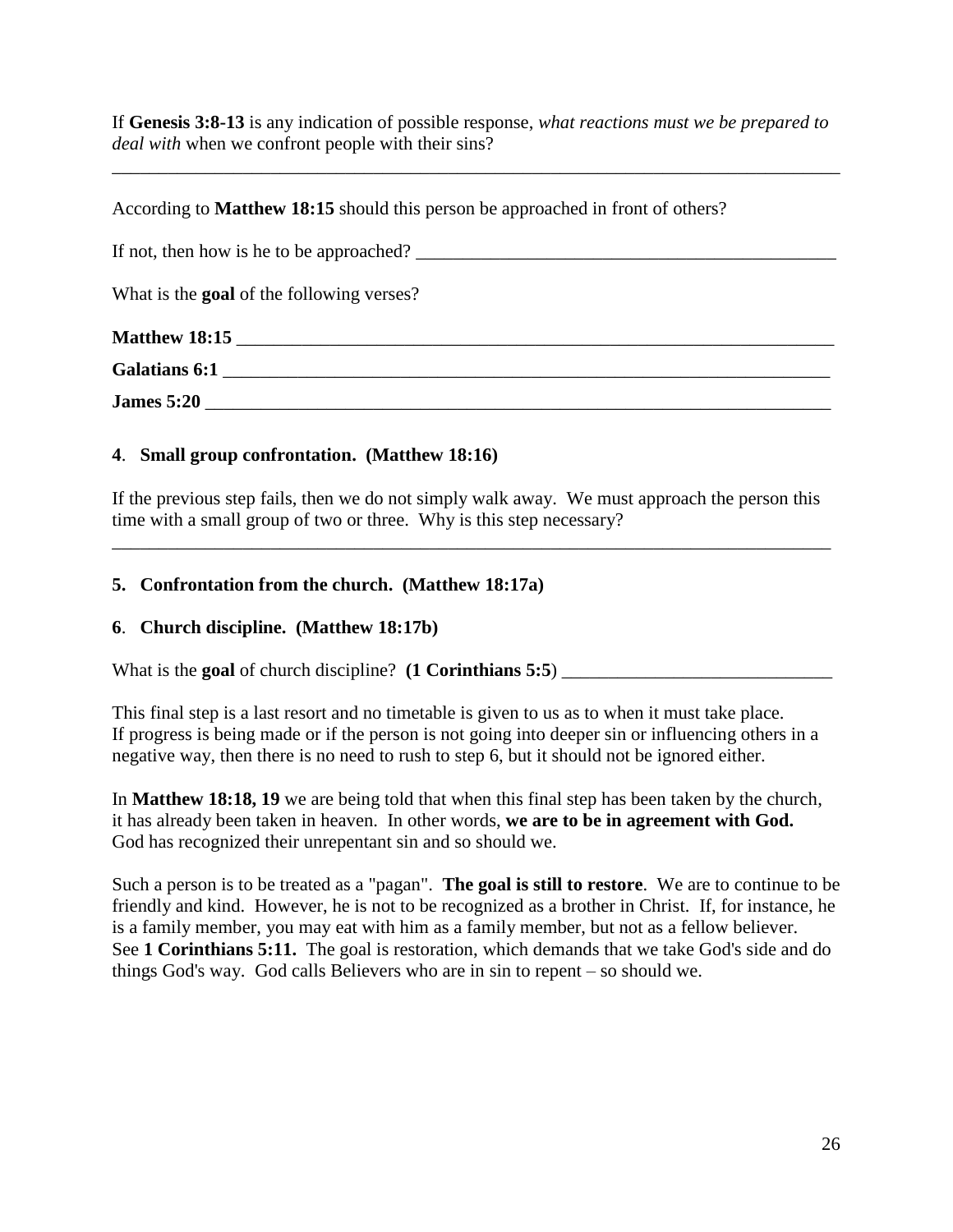### **IV. THE SUBJECT OF FORGIVENESS**

### **1. Forgiveness is not a feeling, it is a promise**.

When we forgive, we have promised to no longer hold a wrong against someone. We are in essence promising never to bring up the offense to the offender, to others, or to ourselves again.

**2**. According to **Luke 17:3-4**, who are we to forgive? \_\_\_\_\_\_\_\_\_\_\_\_\_\_\_\_\_\_\_\_\_\_\_\_\_\_\_\_\_\_\_

Why is it not possible to forgive an unrepentant person? \_\_\_\_\_\_\_\_\_\_\_\_\_\_\_\_\_\_\_\_\_\_\_\_\_\_\_\_\_\_\_

**3**. How do we know if the person is *sincere* in his repentance?

\_\_\_\_\_\_\_\_\_\_\_\_\_\_\_\_\_\_\_\_\_\_\_\_\_\_\_\_\_\_\_\_\_\_\_\_\_\_\_\_\_\_\_\_\_\_\_\_\_\_\_\_\_\_\_\_\_\_\_\_\_\_\_\_\_\_\_\_\_\_\_\_\_\_\_\_

\_\_\_\_\_\_\_\_\_\_\_\_\_\_\_\_\_\_\_\_\_\_\_\_\_\_\_\_\_\_\_\_\_\_\_\_\_\_\_\_\_\_\_\_\_\_\_\_\_\_\_\_\_\_\_\_\_\_\_\_\_\_\_\_\_\_\_\_\_\_\_\_\_\_\_\_

**4**. What does Jesus say about the person who *refuses to forgive* in **Matthew 18:21-35**?

**5.** How are we to treat a person who *will not repent* of wrongs done to us?

| (see Rom 12:14, 17-21) |  |  |
|------------------------|--|--|
|------------------------|--|--|

### **CONCLUSION**

**1**. Who taught this method of dealing with offenses against one another?

Do you agree with  $\lim$ ?

Do you practice what He taught? \_\_\_\_\_\_\_\_\_\_\_\_\_\_\_\_\_\_\_\_\_\_\_\_\_\_\_\_\_\_\_\_\_\_\_\_\_\_\_\_\_\_\_\_\_\_\_\_\_\_

**2**. When a person comes to *share a problem with you about someone else*, how should you tell them to handle it according to **Matthew 18:15**? \_\_\_\_\_\_\_\_\_\_\_\_\_\_\_\_\_\_\_\_\_\_\_\_\_\_\_\_\_\_\_\_\_\_\_\_\_\_\_

**3**. Be sure to inform him that you will check with him soon to inquire if he has handled the problem Biblically. If he went to the offender and did not get the problem resolved, encourage him to *take at least two godly people* with him and go back to the offender.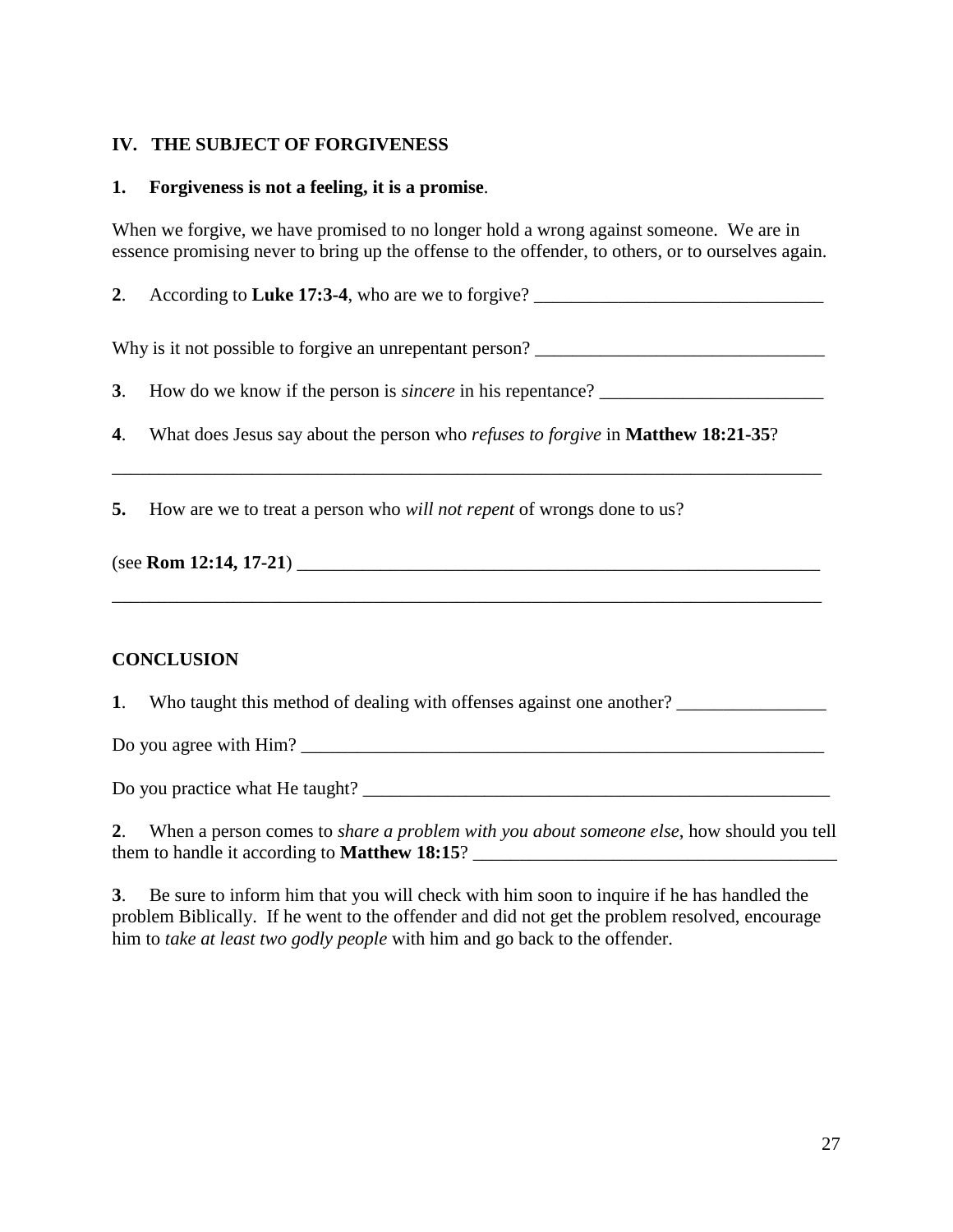### **BIBLICAL LOVE – Lesson 10**

The frustrated wife tells the counselor that she is divorcing her husband because she does not love him anymore. The young couple fight constantly and have nothing in common, but they are going to get married because they are in love. There is much fuzziness about love in our culture today. Since it plays such an important role in our world, as well as our Christian lives and churches, it is vital that we know what Scripture has to say on the subject.

# **I. THE IMPORTANCE OF LOVE**

**1**. What *commandment* did Christ give to His disciples the night before He went to the cross? **(John 13:34-35)**

\_\_\_\_\_\_\_\_\_\_\_\_\_\_\_\_\_\_\_\_\_\_\_\_\_\_\_\_\_\_\_\_\_\_\_\_\_\_\_\_\_\_\_\_\_\_\_\_\_\_\_\_\_\_\_\_\_\_\_\_\_\_\_\_\_\_\_\_\_\_\_\_\_\_\_\_\_\_

\_\_\_\_\_\_\_\_\_\_\_\_\_\_\_\_\_\_\_\_\_\_\_\_\_\_\_\_\_\_\_\_\_\_\_\_\_\_\_\_\_\_\_\_\_\_\_\_\_\_\_\_\_\_\_\_\_\_\_\_\_\_\_\_\_\_\_\_\_\_\_\_\_\_\_\_\_\_

\_\_\_\_\_\_\_\_\_\_\_\_\_\_\_\_\_\_\_\_\_\_\_\_\_\_\_\_\_\_\_\_\_\_\_\_\_\_\_\_\_\_\_\_\_\_\_\_\_\_\_\_\_\_\_\_\_\_\_\_\_\_\_\_\_\_\_\_\_\_\_\_\_\_\_\_\_\_

Obedience to this command would produce what results? \_\_\_\_\_\_\_\_\_\_\_\_\_\_\_\_\_\_\_\_\_\_\_\_\_\_\_

**2**. How is the love that demonstrates Christ-likeness produced in our lives? **(Galatians 5:22)**

**3.** In relation to all other virtues and actions, how highly does God rate love?

See **1 Corinthians 13:1-3, 13** \_\_\_\_\_\_\_\_\_\_\_\_\_\_\_\_\_\_\_\_\_\_\_\_\_\_\_\_\_\_\_\_\_\_\_\_\_\_\_\_\_\_\_\_\_\_\_\_\_\_\_\_\_

# **II. WHAT IS BIBLICAL LOVE?**

\_\_\_\_\_\_\_\_\_\_\_\_\_\_\_\_\_\_\_\_\_\_\_\_\_\_\_

**1.** Note the characteristics of love as found in **1 Corinthians 13:4-8a**. Do these characteristics put more emphasis on actions or feelings?

**2.** If one word could be used to describe love, what would it be according to **John 3:16**?

Is the emphasis here on actions or feelings? \_\_\_\_\_\_\_\_\_\_\_\_\_\_\_\_\_\_\_\_\_\_\_\_\_\_\_\_\_\_\_\_\_\_\_\_\_\_\_\_\_\_ **3**. Where is the emphasis in **1 John 3:17-18**? \_\_\_\_\_\_\_\_\_\_\_\_\_\_\_\_\_\_\_\_\_\_\_\_\_\_\_\_\_\_\_\_\_\_\_\_\_\_\_ **4**. Can love be taught? (See **1 Thessalonians 4:9** and **Titus 2:4**) \_\_\_\_\_\_\_\_\_\_\_\_\_\_\_\_\_\_\_\_\_\_\_ Biblically, what should we tell the wife in the opening illustration? \_\_\_\_\_\_\_\_\_\_\_\_\_\_\_\_\_\_\_\_\_\_\_\_\_\_\_\_\_\_\_\_\_\_\_\_\_\_\_\_\_\_\_\_\_\_\_\_\_\_\_\_\_\_\_\_\_\_\_\_\_\_\_\_\_\_\_\_\_\_\_\_\_\_\_\_\_

\_\_\_\_\_\_\_\_\_\_\_\_\_\_\_\_\_\_\_\_\_\_\_\_\_\_\_\_\_\_\_\_\_\_\_\_\_\_\_\_\_\_\_\_\_\_\_\_\_\_\_\_\_\_\_\_\_\_\_\_\_\_\_\_\_\_\_\_\_\_\_\_\_\_\_\_\_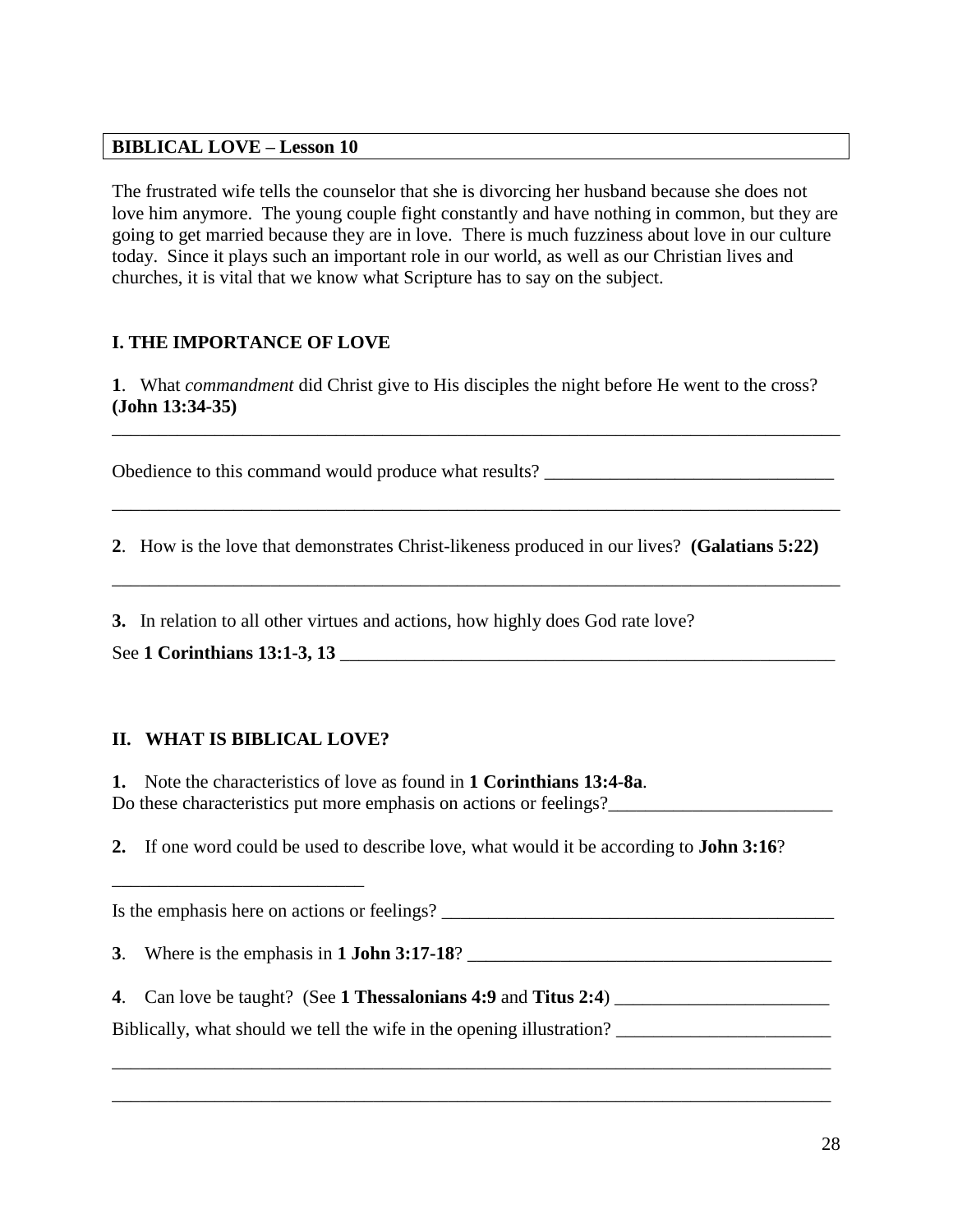**5**. To love is a command from God. **(Matthew 22:36-40)**

Can we command our emotions?

Is the emphasis here on actions or emotions? \_\_\_\_\_\_\_\_\_\_\_\_\_\_\_\_\_\_\_\_\_\_\_\_\_\_\_\_\_\_\_\_\_\_\_\_\_\_\_\_\_

**6**. Who is the supreme example of love? (See **Ephesians 5:25**)

**7.** The Greek word "Agape", which is translated "love" in these passages, speaks of a selfsacrificing love. It does not have reference to emotions or feelings.

Love is a command to be obeyed

- not an option
- not an accident
- not a feeling to be generated first.

# **III. WHO ARE WE TO LOVE?**

- **Matthew 22:36, 37**
- Luke 10:29-37
- **John 13:34-35**
- **Titus 2:4** \_\_\_\_\_\_\_\_\_\_\_\_\_\_\_\_\_\_\_\_\_\_\_\_\_\_\_\_\_\_\_\_\_\_\_\_\_\_\_\_\_\_\_\_\_\_\_\_\_\_\_\_\_\_\_\_\_\_\_\_\_\_\_\_\_
- **Ephesians 5:25** \_\_\_\_\_\_\_\_\_\_\_\_\_\_\_\_\_\_\_\_\_\_\_\_\_\_\_\_\_\_\_\_\_\_\_\_\_\_\_\_\_\_\_\_\_\_\_\_\_\_\_\_\_\_\_\_\_\_\_\_
- **Matthew 5:44** \_\_\_\_\_\_\_\_\_\_\_\_\_\_\_\_\_\_\_\_\_\_\_\_\_\_\_\_\_\_\_\_\_\_\_\_\_\_\_\_\_\_\_\_\_\_\_\_\_\_\_\_\_\_\_\_\_\_\_\_\_

(see **Romans 12:14, 17-21**)

### **IV. WHAT DOES IT MEAN TO "WALK IN LOVE"?**

- **1.** Love God and His Word. **(John 14:21; 15:10; 1 John 5:3)**
- **2.** Put others ahead of yourself. **(Philippians 2:3-4; Romans 12:20-21).**
- **3.** Perform loving deeds and actions as well as speak kind words. **(1 John 3:18)**
- **4.** Be a giver. **(Acts 20:35; John 3:16)**
- **5.** Be a forgiver and one who asks forgiveness. **(Ephesians 4:32)**
- **6.** Appreciate the love given to you by Christ. **(Romans 8:35-39)**
- **7.** Overcome selfishness and its emptiness. **(Galatians 5:19-23)**
- **8.** Etc.